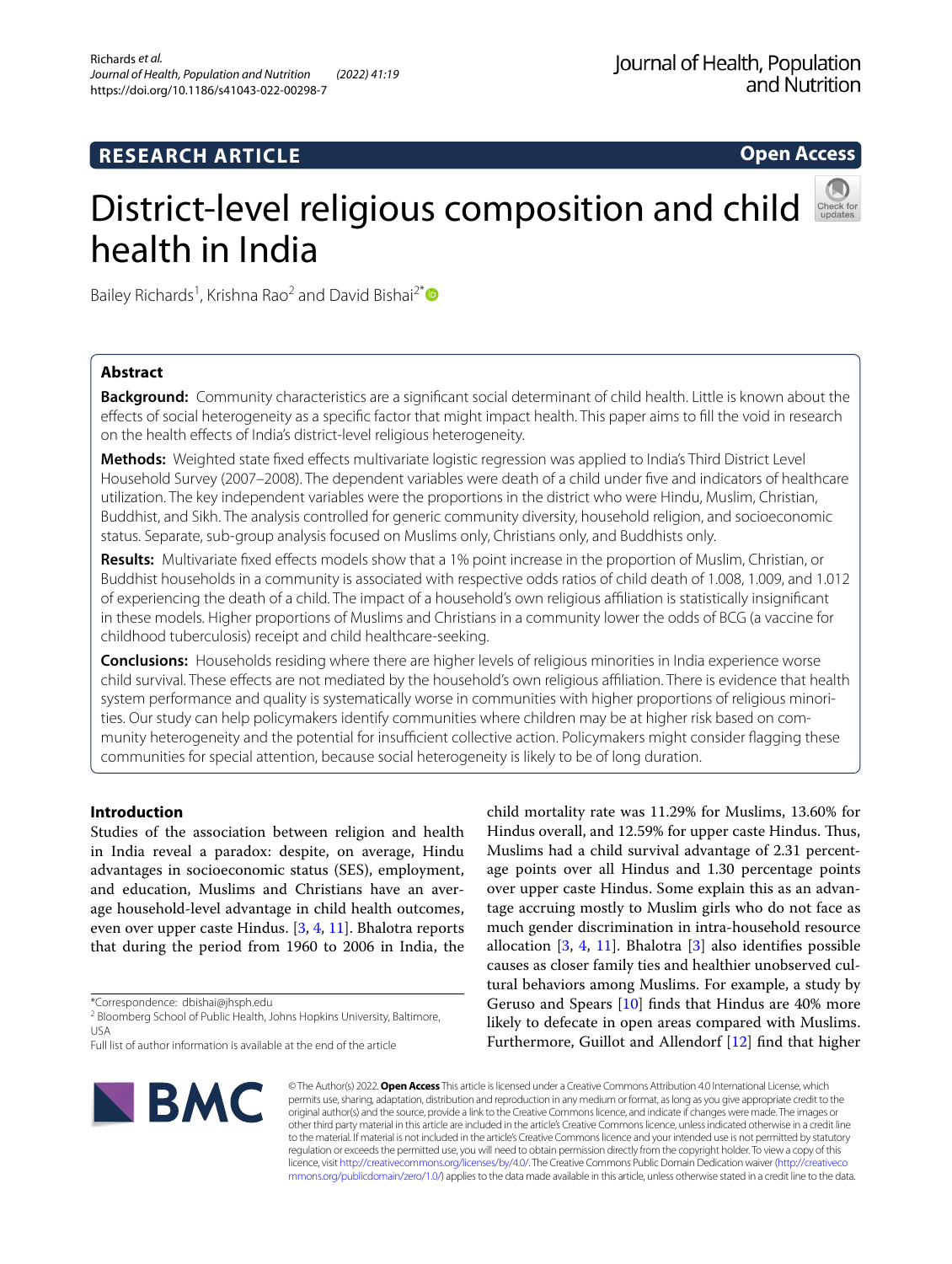urbanization, better water access and sanitation, mother's work location, and a non-vegetarian diet may contribute to the Muslim advantage.

Menon and McQueeney fnd a similar survival advantage accruing for Christian children in India, particularly female infants, who have lower mortality and higher height-for-age even compared with upper caste Hindus and Muslims  $[16]$  $[16]$ . They attribute their findings to early Christian missionary teachings that emphasized gender equality, education, and sanitary behavior.

However, child health is determined only partially by household or individual decisions. Despite the wellestablished individual-level Muslim and Christian advantages, little is known about the neighborhood efects on health of living in districts with a higher prevalence of Muslim, Christian, or Buddhist religious minorities. Social and governmental allocations to population-level public health infrastructure also play a part in child mortality. One study shows that increasing the political representation of Muslims can increase the health outcomes in that district [\[5](#page-14-5)]. Even as the partition of India resulted in large numbers of Muslims leaving India, there are Muslim majorities within many villages, districts and cities. Among states, Jammu & Kashmir is the only state with a Muslim majority. Christians make up the majority in the northeastern states of Nagaland, Mizoram, and Meghalaya; and Sikhs make up the majority in the Punjab. Although Buddhists are concentrated in Maharashtra, they do not make up the majority in any state. Hindus dominate the rest of India's 36 states and union territories [\[20](#page-15-1)].

Evidence suggests that community characteristics may be a signifcant determinant of child health. Deshpande [[9\]](#page-14-6) investigates district-level determinants of child mortality by state and fnds that female literacy, marriage age, percentage of houses with electricity, availability and quantity of health personnel, proportion of scheduled tribes/castes (previously disadvantaged groups that are targeted by affirmative action policies), and population density had the strongest effect. He finds that safe drinking water, proportion living in urban areas, rainfall, and sex distribution were only weakly correlated with child mortality. Bhalotra [[2\]](#page-14-7) fnds that state health expenditure has an impact on infant mortality only in rural areas after time lags and state-specifc trends are included in the model.

A recent study by Munshi et al. [\[18](#page-15-2)] reinforces the need for research on India's health indicators at the subnational level. They find that state-level child mortality and its rate of change are highly variable between states, despite the country's overall improvement in these metrics in recent years. As expected, they fnd that states that have higher health spending per capita, such as Tamil Nadu and Kerala, perform better than lower-healthspending states, such as Bihar and Madhya Pradesh. However, they also identify contributing factors such as poor access to health facilities, degree of healthcare centralization, policy changes, shortage of healthcare workers, and concentration of medical colleges.

Furthermore, Bhattacharya and Chikwama [\[6](#page-14-8)] fnd that signifcant district-level inequalities in child mortality in India arise from diferences in (a) the availability of safe drinking water, (b) female literacy rates, (c) level of development of and equality of access to medical facilities, and (d) social status variables. They also use "percent of female population whose head of household is Muslim" as a regressor for child mortality and fnd an insignifcant efect. However, their study did not account for key factors at the household level, such as education of mother and father.

Disadvantages may accrue in minority communities simply from social heterogeneity that can impede the provision of public goods. Since India is a predominantly Hindu country, districts with a high proportion of religious minorities experience increased religious heterogeneity. When there is a higher-than-average percent Muslim, Christian, or Sikh in a community, a higherthan-average community heterogeneity is observed as well. Heterogeneity can lead to poorer health outcomes due to the inability to achieve political consensus and not due to discrimination or oppression. Alesina et al. [\[1](#page-14-9)] report that in the USA more ethnically diverse areas tend to have higher spending, but a lower share of that spending goes toward public goods provision. They theorize that this is due to ethnic distrust between members of diferent groups. In another study, Cutler and Glaeser [\[8](#page-14-10)] fnd that blacks living in segregated areas or ghettos have signifcantly worse outcomes than blacks living in racially integrated areas.

It seems that minorities stand to beneft from the integration more so than dominant groups. The positive efects of heterogeneity for minority health are evident globally. Jonsson and Demireva [[15\]](#page-15-3) fnd that local religious diversity, increases odds of self-reported better perception of own health among minorities in the United Kingdom. Likewise, Connor [[7\]](#page-14-11) fnds that a measure of religious and birthplace diversity called the Theil index, lowers the mortality index by 0.04 for each standard deviation increase in diversity in predominantly Catholic Dublin.

Given that public health allocation decisions across districts are made at state and, occasionally, national levels, districts with a high proportion of Muslims, Christians, or Buddhists might face a disadvantage in resources or stafng. Misallocation may not be intentional. A shortage of health workers with skills or willingness to work in a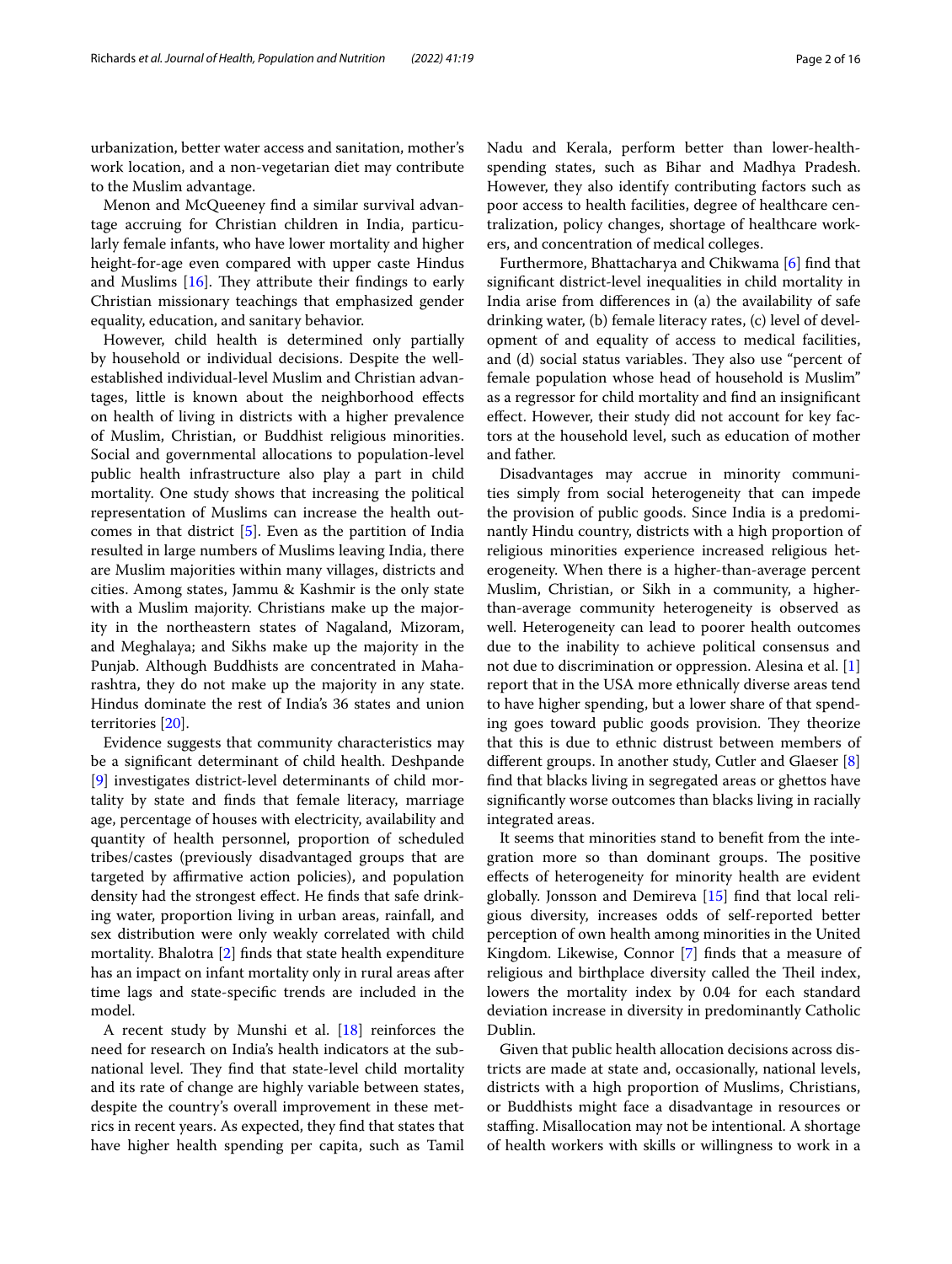minority community could make it more difficult to fill vacancies. A systematic tendency of minority groups to live in more remote locations might also lead to statistical confounding. A report commissioned by the Government of India reveals that areas with a higher proportion of Muslims have less access to credit and poorer infrastructure, including water supply facilities, roads, bus stops, sewage, and access to educational institutions. Furthermore, 40% of villages with large Muslim populations did not have access to medical facilities [[11\]](#page-14-2).

This paper aims to fill the void in research on the health efects of India's district-level religious heterogeneity. We use maternal and family health data from 2007 to 2008 on nearly 700,000 households to examine the efects of living in districts with higher proportions of Muslims, Christians, or Buddhists on child health, controlling for household-level religion and other household- and district-level demographic and social factors. Our analysis attempts to disentangle three possible mechanisms for neighborhood religious prevalence to afect child health. The first possibility is shortages or inferior quality of health services in minority communities, and we examine efects of neighborhood religious prevalence on rates of vaccination and healthcare utilization to assess this. The second possibility is that effects of religious prevalence are really just effects of social heterogeneity, and we add Herfndahl–Hirschman Index as a specifc measure of social heterogeneity that can control for these effects. The third possibility is that there has been selective migration or historical presence of various religious groups into locations that vary systematically in the amenities necessary for child survival. We add multiple measures of district-level amenities to control for these potentially confounding infuences.

## **Methods**

We use household-level survey data from India's District Level Household and Facility Survey 3, 2007–2008 [\[14](#page-15-4)]. This nationally representative household-level survey had a sample size of nearly 700,000 households. This survey was carried out by the International Institute for Population Sciences in Mumbai on behalf of the Indian Ministry of Health and Family Welfare. Each of the 611 Indian districts in the sample is represented by between 1000 and 1500 households. Our study uses data from 643,944 households where there were ever-married women age 15–49. All variables, including religion, are self-reported and our unit of analysis is the household. Sample households were made up of 76% Hindus, 11% Muslims, 7% Christians, and 6% others [\[14](#page-15-4)].

We use sample weighted multilevel logistic regression with state fixed effects to estimate the impact of religious concentration on the health of religious minorities. The analytic sample was composed of 282,784 children who were ever born to DLHS-3-participating households at most 5 years prior to the interview date. To compute respective percentages of households which are Muslim, Christian, Sikh, or Buddhist, which are our independent variable of interest, we aggregate the number of households of each religion and divide by the total number of households within the district. We used Stata/SE 14.2 statistical software to perform the analysis and report odds ratios and t statistics.

The full model with fixed effects is:

$$
odds(D_{ijk}) = C + \beta_1 M_k + \beta_2 X_{jk} + \beta_3 X_k
$$
  
+  $\beta_4 H H I_{jk} + \mu_k + \varepsilon_{ijk}$ 

Subscript "*ijk*" is for "*i*th" child in the "*j*th" household in the " $k$ th" district. The dependent variable  $D_{ijk}$  is a dichotomous indicator of death of a child prior to their 5th birthday. This dummy indicator takes the value of 1 if the child is now deceased and the value of zero otherwise. Only children who were born less than 5 years prior to the interview were included in the analysis. The independent variables include: M*k*, which are comprised of indicators for percentage each of Muslim, Christian, Buddhist, and Sikh households in the district; X*jk* which is the vector of household-level determinants of child survival;  $X_k$  which is a vector of district-level determinants of child survival; and Herfindahl–Hirschman (HH $I_{ik}$ ) which is a measure of district-level diversity. The error term is modeled as a combination of a geographic fixed effect  $\mu_k$  and an individual specific effect  $\varepsilon_{ijk}$ .

Among household-level variables, it was obligatory to control for individual household religion (Muslim, Hindu, Buddhist, Christian, Sikh, and Other) in order to improve the interpretation of district-level proportion of each religion. Hence, dummy variables for each religious afliation at the household level were included. We also tested a set of interaction terms as the product of ownreligion indicator times percent own-religion prevalence in the community.

The rationale for including each of the additional household-specifc determinants of child survival was guided by past literature and the theoretical framework of Mosley and Chen  $[17]$  $[17]$ . The household-level distal determinants of child survival in the Mosley–Chen framework are maternal autonomy and household wealth, hence our model includes variables for whether mother could read, whether mother worked in the last year, whether the household had health insurance, whether the household lived in a rural area, and the household's wealth quintile. The DLHS-3 uses households' reported assets, durables, and amenities to calculate wealth quintiles, which are then compared with the national wealth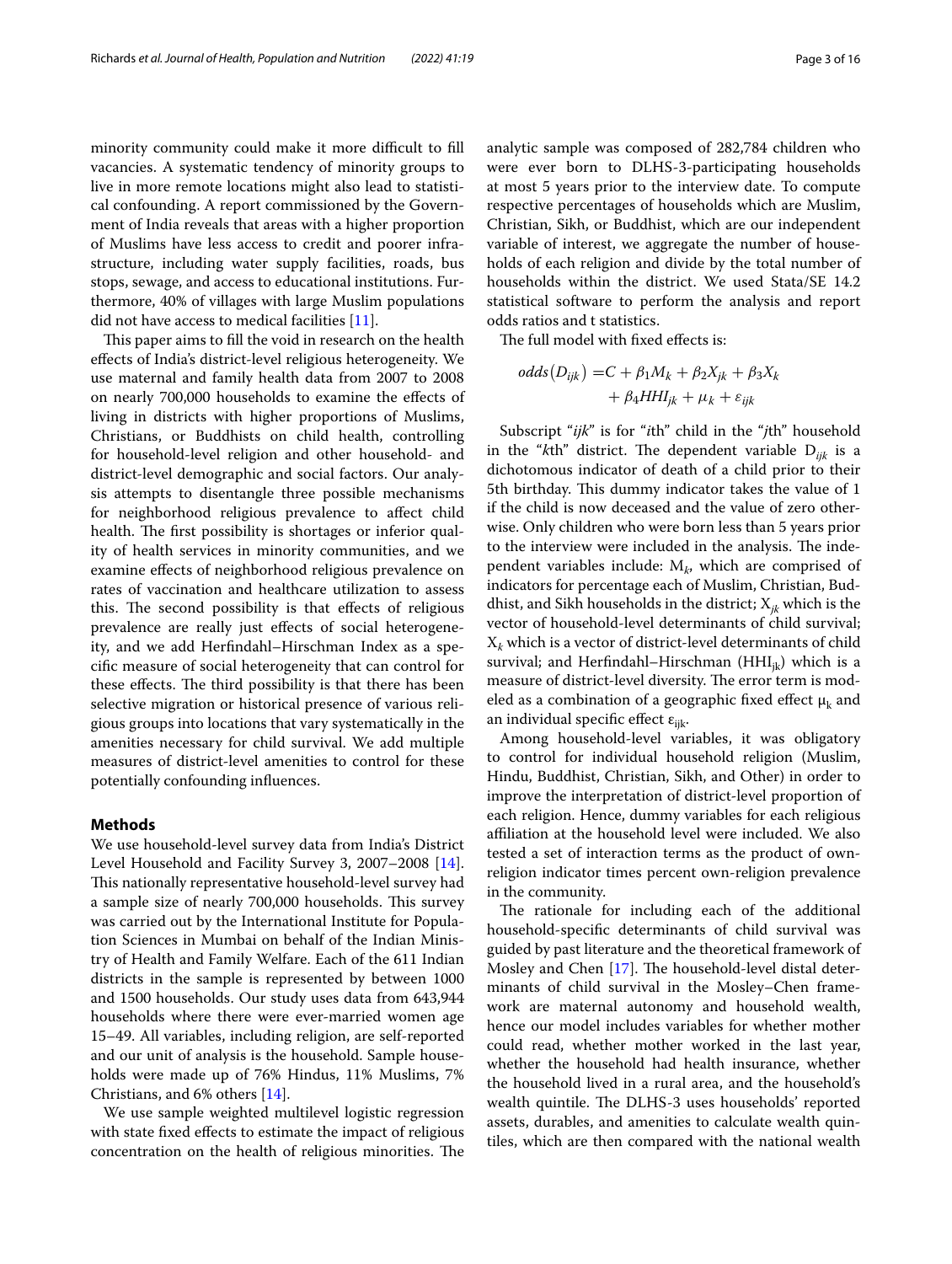index, where the frst wealth quintile represents the poorest ffth of the population. Another social status distal determinant that has repeatedly shown importance in India has been the caste. Caste hierarchies in India can be extensive and region-specifc. Scheduled castes and scheduled tribes are defned by the Indian constitution and represent previously disadvantaged groups that are targeted by affirmative action policies. In the DLHS-3, the simplest depiction of caste status was a variable indicating whether a household was from a non-scheduled caste or tribe. In applying the Mosley–Chen framework to India, researchers have explicitly noted the importance of sex preference as a distal determinant  $[19]$  $[19]$ . This variable indicates whether the mother has a stated preference for a male child and may refect district-level norms that impact health. Since the Mosley–Chen framework includes the household sanitary environment as one of the proximal determinants of child survival, our model includes an indicator for toilet access. "No toilet" is a dummy variable indicating that the family has no access to any type of toilet facility and must practice open defecation. We also include household-level variables for mother's and father's years of education. If an individual answered that they had never attended school, his or her years of education were set to zero. Individuals who reported greater than 40 years of education were dropped from the sample, as this group represents outliers. Because our analytical sample was missing less than 0.05% observations relative to the full sample, imputation was not used.

We constructed district-level measures of the proportion of each religion. This model also includes percent of households living in rural areas, because when various religions tend to segregate across urban/rural grounds, this could confound interpretation. We also needed to proxy social norms related to health, as the Mosley-Chen model includes them as its most distal determinants. Thus, we included district average mother's and father's years of education, district-level proportions of wealth quintiles, toilet access, mothers' literacy, no or male sex preference, employment (percent of mothers in district who worked in the last year), health insurance ownership, parents' schooling; and district-level scheduled caste and scheduled tribe makeup. This allows us to control for community-level efects of these factors on the odds of child death, to ensure that the pure efect of each religion on the relationship is established, and is not confounded with other variables.

In a second model, we include the Herfndahl– Hirschman index (HHI). The HHI is typically used to measure market concentration, but here we use it as the measure of diversity to ensure that the efects of the relative proportions of Muslim, Christian, Sikh, and Buddhist religious minorities are not simply efects of community heterogeneity. We calculate HHI by summing the squares of  $M_k$  for each district. The HHI was scaled to range from a high of 1 when one religion makes up 100% and a low of 0.2 when each of the fve major religions accounted for 20% each. In our sample HHI ranged from 0.32 to 0.99 with a mean of 0.77. Hinduism was the most prevalent religion even in the most heterogeneous communities at the bottom decile of HHI. A summary of HHI and other variables is given in Table [1.](#page-4-0)

To assess the importance of confounding, our analysis started with a simple model featuring only neighborhood religious composition. Analysis sequentially inserted blocks of control variables to assess how much the respective coefficients on proportions of each religion changed as variables were added or dropped.

We repeated the analysis separately for male children's deaths and for female children's deaths, to reveal whether religious composition has diferential impacts on child survival by sex. This also eliminates the possibility that the observed relationship is attributable to varying-byreligion household-level and community-level social norms promoting preference for a male child. In Table [2](#page-5-0), we compare districts with the highest and lowest percentage of Muslim households. In Table [3,](#page-7-0) we test various models, incorporating household- and district-level variables as well as state fxed efects (Model 4). Table [4](#page-9-0) then uses our preferred statistical specifcation (Model 4) to estimate models stratifed by religious sub-group. In order to investigate whether health service utilization might also be afected, we also use the full fxed efects model to test the efect of religious composition on selfreported child receipt of BCG (a vaccine for childhood tuberculosis), polio, and tetanus vaccine (Table [5](#page-11-0)).

Data from the DLHS-3 have household weights and all regressions adjust for household weights using the "svy" commands in Stata/SE 13 which offer linearized estimates of standard errors that account for the complex survey design.

## **Role of the funding source**

David Bishai obtained research support from Future Health Systems, a research policy consortium supported by the Department of International development of the United Kingdom. The funding source had no role in the collection, analysis, and interpretation of data; in the writing of the report, and in the decision to submit the paper for publication.

## **Results**

Table [2](#page-5-0) tabulates descriptive data separately for the bottom and top quartile of district-level percentage of Muslims in order to permit insight into the type of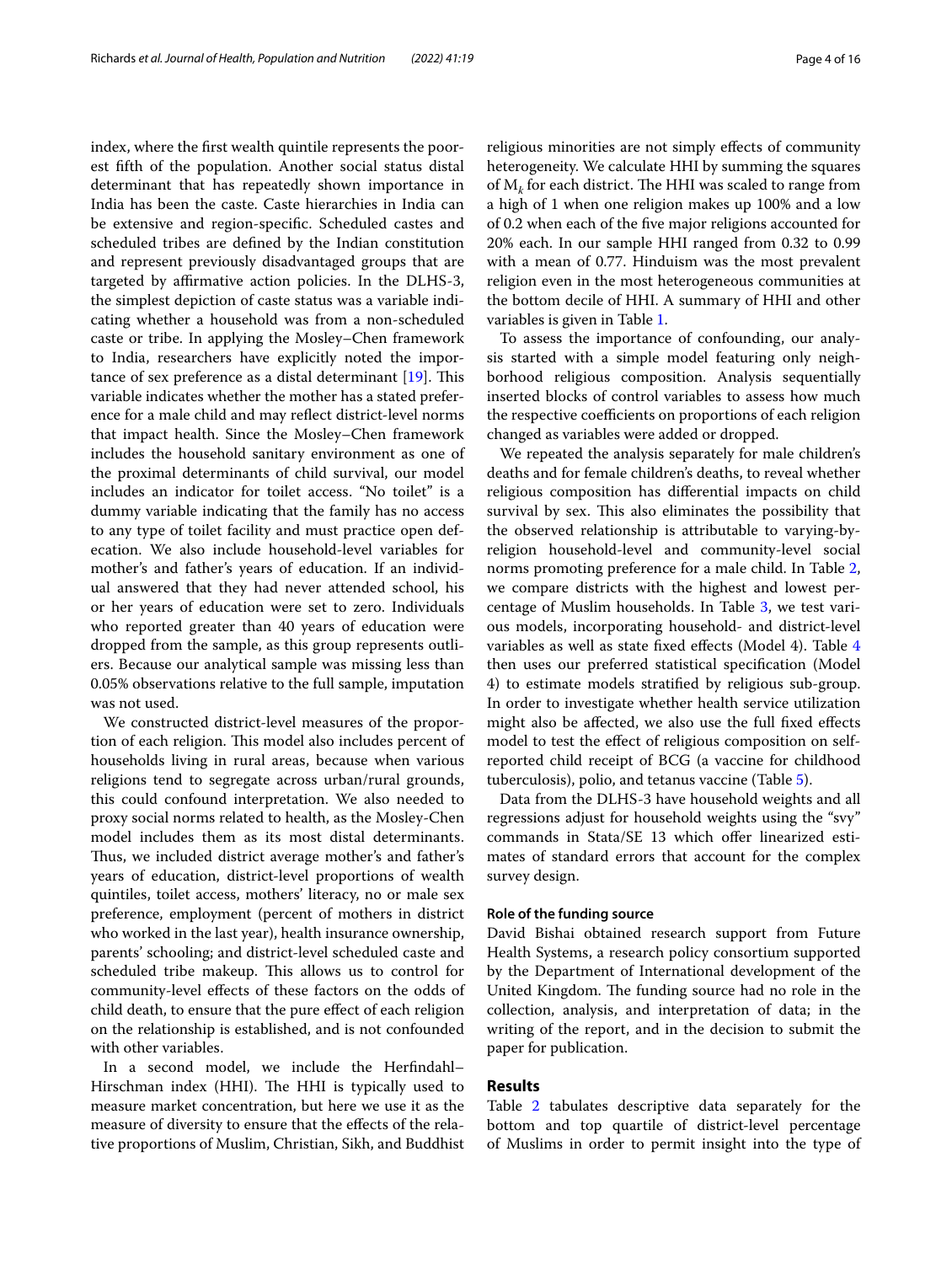# <span id="page-4-0"></span>**Table 1** Descriptive statistics on the sample

|                     |                                                          | Number non-<br>missing | <b>Mean or proportion</b> | (SD)  |
|---------------------|----------------------------------------------------------|------------------------|---------------------------|-------|
| deadchild2          | Child death prior to age 5                               | 282,784                | 0.04                      | 0.20  |
| bcgvacc             | Individual-level received BCG vaccine                    | 147,693                | 0.82                      | 0.39  |
| poliovacc           | Individual-level received polio vaccine                  | 147,984                | 0.97                      | 0.16  |
| vaccmotiv1          | Relatives friends advised mother to vaccinate last child | 282,784                | 0.22                      | 0.42  |
| openfield           | Defecates in open field                                  | 281,407                | 0.64                      | 0.48  |
| sickseek            | Sought treatment for sick child                          | 58,995                 | 0.72                      | 0.45  |
| govseek             | Sought treatment for sick child at government facility   | 42,351                 | 0.27                      | 0.44  |
| ultrasound          | Individual received ultrasound                           | 282,717                | 0.01                      | 0.08  |
| anc                 | Individual received antenatal care                       | 282,774                | 0.71                      | 0.45  |
| treatsought         | Individual sought treatment for pregnancy problem        | 164,860                | 0.52                      | 0.50  |
| pmuslim             | Percent Muslims in district                              | 278,541                | 0.15                      | 0.36  |
| phindu              | Percent Hindus in district                               | 278,541                | 0.76                      | 0.43  |
| pchristian          | Percent Christian in district                            | 278,541                | 0.05                      | 0.23  |
| psikh               | Percent Sikh in district                                 | 278,541                | 0.02                      | 0.14  |
| pbuddhist           | Percent Buddhist in district                             | 278,541                | 0.01                      | 0.10  |
| nosexpref           | Individual-level no sex preference                       | 108,138                | 0.40                      | 0.49  |
| boysexpref          | Individual-level boy sex preference                      | 108,087                | 0.47                      | 0.50  |
| noread              | Individual cannot read                                   | 173,010                | 0.82                      | 0.39  |
| healthinsur         | Individual has health insurance                          | 279,160                | 0.03                      | 0.18  |
| wealthquint1        | Individual-level poorest quintile                        | 282,728                | 0.21                      | 0.41  |
| wealthquint2        | Individual-level wealth quintile 2                       | 282,728                | 0.22                      | 0.41  |
| wealthquint3        | Individual-level wealth quintile 3                       | 282,728                | 0.21                      | 0.41  |
| wealthquint4        | Individual-level wealth quintile 4                       | 282,728                | 0.20                      | 0.40  |
| wealthquint5        | Individual-level least poor quintile                     | 282,728                | 0.17                      | 0.37  |
| scaste              | Individual-level scheduled caste                         | 282,711                | 0.19                      | 0.39  |
| stribe              | Individual-level scheduled tribe                         | 282,711                | 0.18                      | 0.38  |
| nocastetribe        | Individual-level no caste or tribe                       | 282,711                | 0.40                      | 0.49  |
| notoilet            | No toilet in household                                   | 282,784                | 0.63                      | 0.48  |
| rural               | Individual-level rural                                   | 282,784                | 0.82                      | 0.38  |
| stillbirths         | Had a stillbirth                                         | 282,763                | 0.04                      | 0.24  |
| spontabort          | Had a spontaneous abortion                               | 282,758                | 0.13                      | 0.46  |
| indabort            | Household-level induced abortions                        | 282,767                | 0.03                      | 0.20  |
| hhi                 | Herfindahl-Hirschman index of religious heterogeneity    | 282,784                | 0.77                      | 0.15  |
| ancvisits           | Number of ANC visits at last pregnancy                   | 201,139                | 5.50                      | 12.58 |
| worklastyear        | Individual worked last year                              | 192,785                | 0.13                      | 0.34  |
| momyearsed $\sim$ t | Mother's years of education                              | 282,784                | 3.99                      | 1.80  |
| $d$ adyearsed ~ t   | Father's years of education                              | 282,784                | 6.44                      | 1.54  |
| scastecompt         | District-level % in scheduled caste                      | 282,784                | 0.17                      | 0.09  |
| stribecompt         | District-level % in scheduled tribe                      | 282,784                | 0.17                      | 0.26  |
| nocastetribe        | District-level % in no caste or tribe                    | 282,711                | 0.40                      | 0.49  |

confounding that might occur across the spectrum of India's largest religious minority. We performed this twoway tabulation for all religions in the study, but in the interest of space include only the results for Muslims. In the roughly 70,000 households in districts defned as having the lowest quartile  $(\leq 1\%)$  of prevalence of Muslims the proportion of child death was 4%. However, in

districts at the highest quartile ( $\geq$  32%) of prevalence of Muslims, the odds of child death was 5%. The simple comparative results show that proportion of child death is statistically signifcantly diferent across these two quartiles. Table [2](#page-5-0) also shows that most control variables are statistically signifcantly diferent between the top vs. bottom quartiles. The significant association of religious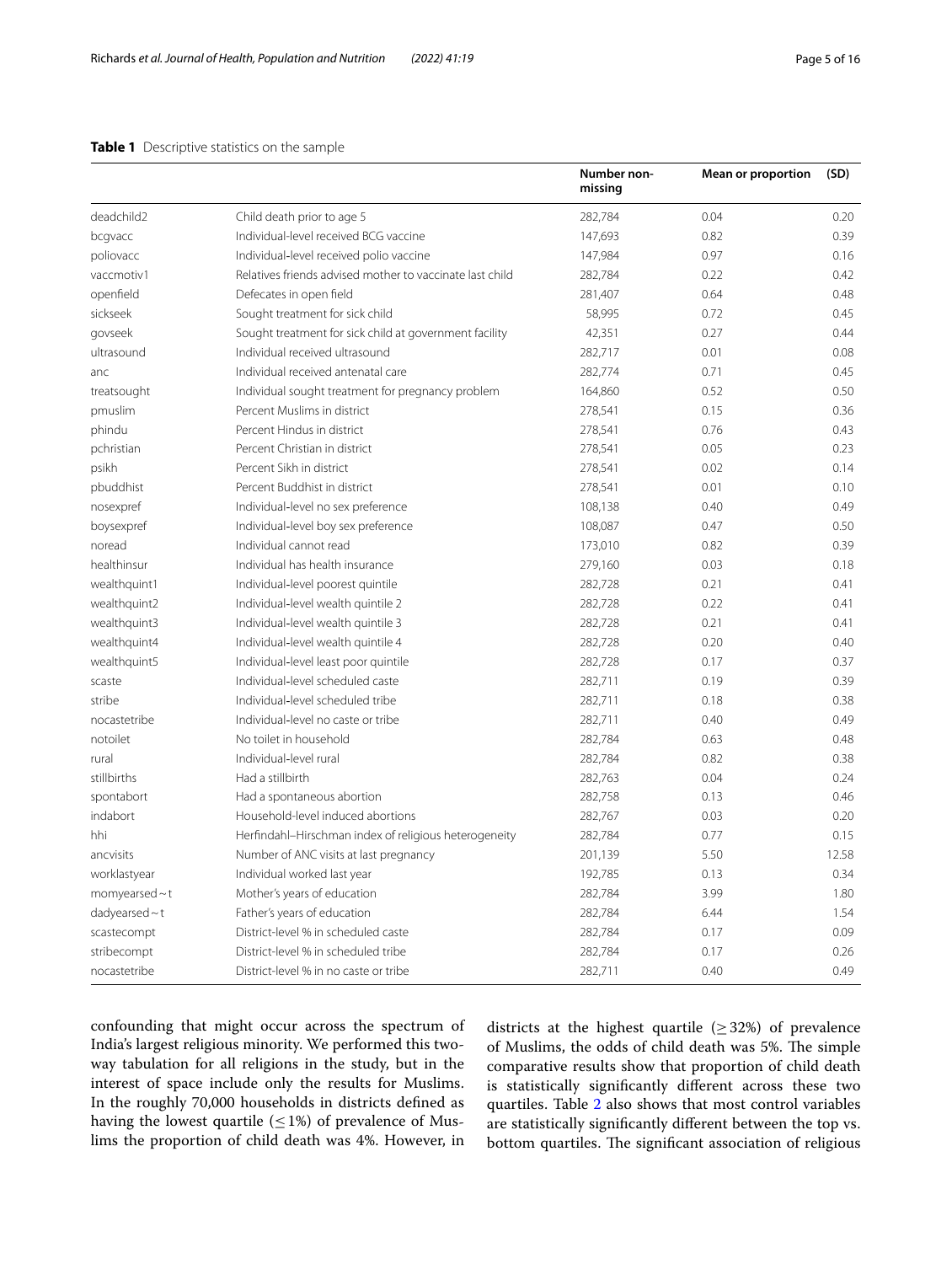# <span id="page-5-0"></span>**Table 2** Comparing descriptive data by districts with lowest and highest percentage of Muslim households

| Variable                                                 | Districts in lowest quartile |                       |           | Districts in highest quartile |              |       | Z-test or T-test |
|----------------------------------------------------------|------------------------------|-----------------------|-----------|-------------------------------|--------------|-------|------------------|
|                                                          | <b>Percent Muslim</b>        |                       |           | <b>Percent Muslim</b>         | Significance |       |                  |
|                                                          | Number non-<br>missing       | Mean or<br>proportion | <b>SD</b> | Number Non-Mean or<br>Missing | proportion   | SD    |                  |
| Individual-level child death                             | 70,986                       | 0.04                  | 0.19      | 69,868                        | 0.05         | 0.22  | $***$            |
| Individual male child death                              | 70,983                       | 0.11                  | 0.31      | 69,862                        | 0.14         | 0.35  | $***$            |
| Individual female child death                            | 70,982                       | 0.09                  | 0.29      | 69,852                        | 0.13         | 0.34  | ***              |
| Individual level received BCG vaccine                    | 37,248                       | 0.92                  | 0.27      | 35,775                        | 0.71         | 0.45  | $***$            |
| Individual-level received polio vaccine                  | 37,297                       | 0.97                  | 0.17      | 35,876                        | 0.98         | 0.15  | ***              |
| Relatives friends advised her to vaccinate               | 70,986                       | 0.19                  | 0.40      | 69,868                        | 0.24         | 0.43  | ***              |
| Defecates in open field                                  | 70,751                       | 0.59                  | 0.49      | 69,404                        | 0.58         | 0.49  |                  |
| Sought treat for sick child                              | 12,090                       | 0.66                  | 0.47      | 16,907                        | 0.75         | 0.43  | $***$            |
| Sought treat for sick child at Govt facility             | 7,964                        | 0.45                  | 0.50      | 12,687                        | 0.21         | 0.41  | $***$            |
| Individual-level ultrasound received                     | 70,982                       | 0.01                  | 0.08      | 69,842                        | 0.01         | 0.08  | $***$            |
| Individual received antenatal care                       | 70,986                       | 0.74                  | 0.44      | 69,868                        | 0.72         | 0.45  | $***$            |
| Sought treat for pregnancy problems                      | 36,294                       | 0.53                  | 0.50      | 44,880                        | 0.52         | 0.50  | $***$            |
| Individual-level Muslim                                  | 69,732                       | 0.01                  | 0.11      | 69,024                        | 0.41         | 0.49  | $***$            |
| Individual-level Hindu                                   | 69,732                       | 0.73                  | 0.44      | 69,024                        | 0.57         | 0.49  | $***$            |
| Individual-level Christian                               | 69,732                       | 0.16                  | 0.36      | 69,024                        | 0.01         | 0.11  | $***$            |
| Individual-level Sikh                                    | 69.732                       | 0.07                  | 0.25      | 69,024                        | 0.00         | 0.06  | $***$            |
| Individual-level Buddhist                                | 69,732                       | 0.03                  | 0.16      | 69,024                        | 0.00         | 0.07  | $***$            |
| Had an ultrasound                                        | 70,982                       | 0.01                  | 0.08      |                               | 0.01         | 0.08  | $***$            |
|                                                          |                              |                       |           | 69,842                        |              |       | ***              |
| Individual-level no sex preference                       | 27,304                       | 0.41                  | 0.49      | 27,638                        | 0.43         | 0.50  | $\ast$           |
| Individual-level boy sex preference                      | 27,304                       | 0.44                  | 0.50      | 27,630                        | 0.43         | 0.50  | $***$            |
| Individual cannot read                                   | 39,470                       | 0.75                  | 0.44      | 46,884                        | 0.85         | 0.35  | $***$            |
| Individual has health insurance                          | 70,259                       | 0.04                  | 0.18      | 69,129                        | 0.02         | 0.14  | ***              |
| Individual received antenatal care                       | 70,986                       | 0.74                  | 0.44      | 69,868                        | 0.72         | 0.45  | $***$            |
| Individual-level poorest quintile                        | 70,982                       | 0.22                  | 0.42      | 69,853                        | 0.21         | 0.41  | $***$            |
| Individual-level wealth quintile 2                       | 70,982                       | 0.19                  | 0.39      | 69,853                        | 0.22         | 0.42  |                  |
| Individual-level wealth quintile 3                       | 70,982                       | 0.21                  | 0.40      | 69,853                        | 0.20         | 0.40  |                  |
| Individual-level wealth quintile 4                       | 70,982                       | 0.21                  | 0.41      | 69,853                        | 0.20         | 0.40  | $***$            |
| Individual-level least poor quintile                     | 70,982                       | 0.17                  | 0.38      | 69,853                        | 0.16         | 0.37  | $***$            |
| Individual-level scheduled caste                         | 70,985                       | 0.18                  | 0.39      | 69,861                        | 0.16         | 0.37  | $***$            |
| Individual-level scheduled tribe                         | 70,985                       | 0.37                  | 0.48      | 69,861                        | 0.08         | 0.27  | $***$            |
| Individual-level no caste or tribe                       | 70,985                       | 0.27                  | 0.44      | 69,861                        | 0.44         | 0.50  | $***$            |
| No toilet or latrine                                     | 70,986                       | 0.58                  | 0.49      | 69,868                        | 0.58         | 0.49  |                  |
| Individual-level rural                                   | 70,986                       | 0.85                  | 0.35      | 69,868                        | 0.82         | 0.38  | $***$            |
| Had a stillbirth                                         | 70,975                       | 0.03                  | 0.21      | 69,861                        | 0.06         | 0.28  | $***$            |
| Had a miscarriage                                        | 70,980                       | 0.11                  | 0.41      | 69,858                        | 0.15         | 0.49  | $***$            |
| Had an abortion                                          | 70,980                       | 0.02                  | 0.18      | 69,863                        | 0.03         | 0.21  | ***              |
| Herfindahl-Hirschman index of religious<br>heterogeneity | 70,986                       | 0.85                  | 0.16      | 69,868                        | 0.62         | 0.13  | $***$            |
| Number of ANC visits                                     | 52,206                       | 6.23                  | 15.42     | 50,265                        | 5.38         | 11.95 | ***              |
| Mother's years of education                              | 70,986                       | 4.97                  | 4.75      | 69,867                        | 3.64         | 4.64  | ***              |
| Father's years of education                              | 70,796                       | 6.74                  | 4.80      | 69,594                        | 5.74         | 4.91  | $***$            |
| Individual worked last year                              | 45,514                       | 0.17                  | 0.37      | 52,254                        | 0.11         | 0.31  | $***$            |
| Fraction worked last year in district                    | 70,986                       | 0.19                  | 0.15      | 69,868                        | 0.12         | 0.14  | $***$            |
| District % no sex preference                             | 70,986                       | 0.56                  | 0.11      | 69,868                        | 0.56         | 0.09  | $***$            |
| Fraction Muslim in district                              | 70,986                       | 0.01                  | 0.01      | 69,868                        | 0.35         | 0.22  | $***$            |
| Average mothers' yrs school in district                  | 70,986                       | 4.33                  | 1.65      | 69,868                        | 3.63         | 2.04  | $***$            |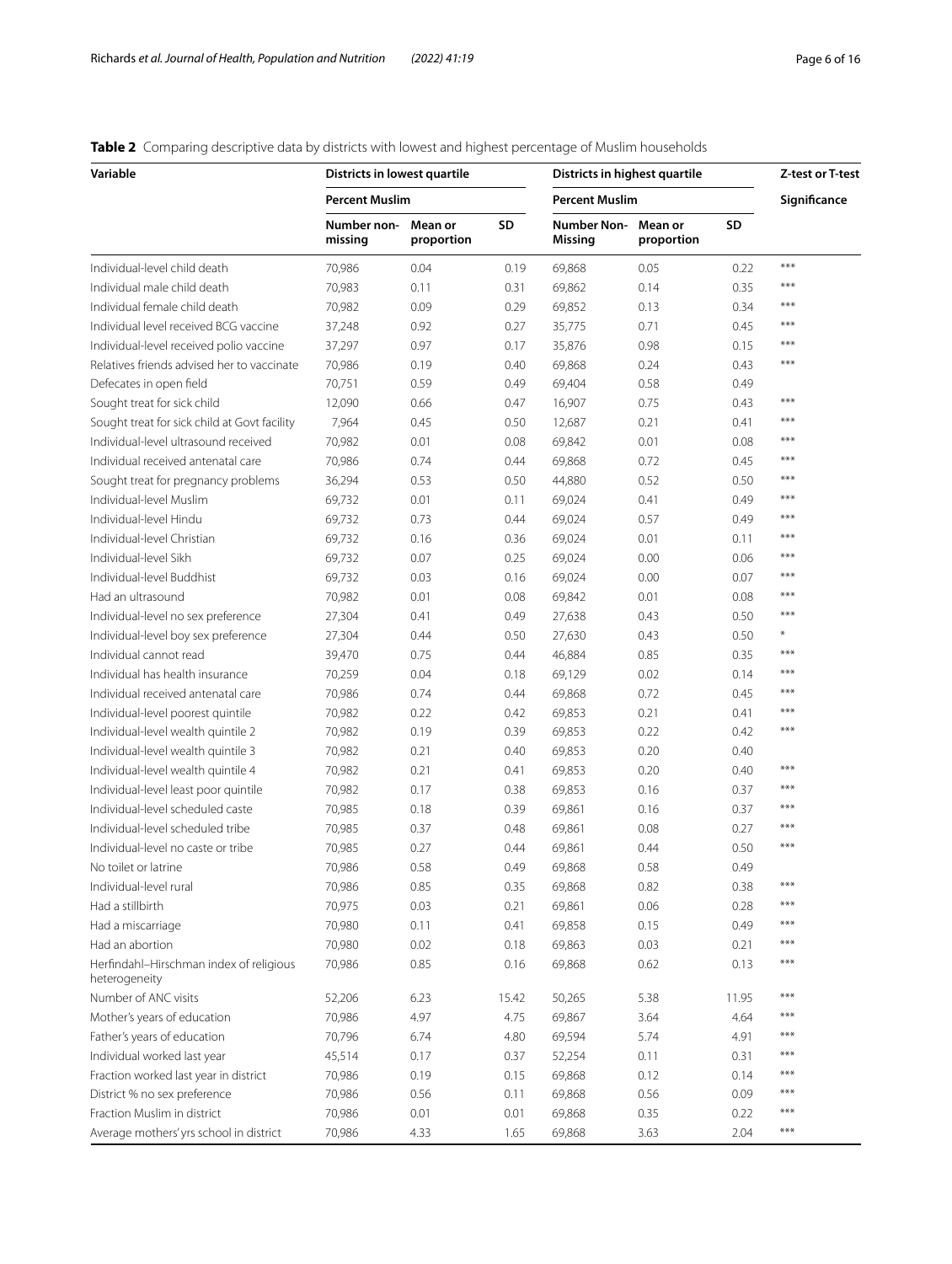| Variable                                 | Districts in lowest quartile |                       |           | Districts in highest quartile |                       |           | Z-test or T-test |
|------------------------------------------|------------------------------|-----------------------|-----------|-------------------------------|-----------------------|-----------|------------------|
|                                          |                              | <b>Percent Muslim</b> |           |                               | <b>Percent Muslim</b> |           |                  |
|                                          | Number non-<br>missing       | Mean or<br>proportion | <b>SD</b> | <b>Number Non-</b><br>Missing | Mean or<br>proportion | <b>SD</b> |                  |
| Average fathers' yrs school in district  | 70,986                       | 6.40                  | 1.63      | 69,868                        | 5.95                  | 1.60      | $***$            |
| Fraction in poorest quintile in district | 70,986                       | 0.20                  | 0.20      | 69,868                        | 0.19                  | 0.16      | $***$            |
| Fraction in 2nd poorest in district      | 70.986                       | 0.18                  | 0.12      | 69,868                        | 0.21                  | 0.12      | $***$            |
| Fraction in 3rd poorest in district      | 70,986                       | 0.20                  | 0.09      | 69,868                        | 0.20                  | 0.08      | $***$            |
| Fraction in 4th poorest in district      | 70,986                       | 0.21                  | 0.12      | 69,868                        | 0.20                  | 0.11      |                  |
| District level % in scheduled caste      | 70.986                       | 0.16                  | 0.11      | 69,868                        | 0.16                  | 0.09      | $***$            |
| District level % in scheduled tribe      | 70.986                       | 0.35                  | 0.35      | 69,868                        | 0.08                  | 0.16      | $***$            |
| District level % in no caste or tribe    | 70.985                       | 0.27                  | 0.44      | 69.861                        | 0.44                  | 0.50      | $***$            |
| District % no toilet                     | 70,986                       | 0.55                  | 0.31      | 69,868                        | 0.55                  | 0.32      |                  |

**Table 2** (continued)

\* *p* < 0.1, \*\* *p* < 0.05, \*\*\* *p* < 0.01

prevalence with control variables held for other religious groups besides Muslims underscores the need for multivariate regression.

Table [3](#page-7-0) shows results from various models. Model 0 only controls for district-level diferences in the proportions of Muslim, Christian, Buddhist and Sikh religions. Successive models 1–4 add more controls at the household and community level. Model 4 applies state fxed efects, and according to the Hausman test, it is the preferred model specifcation. In model 4, an increase in the district-level proportion of the community practicing Islam, Christianity, or Buddhism is a risk factor for child mortality, controlling for the religion of a child's own household. The household religion is not statistically signifcantly associated with the odds of child death in the preferred model with state fixed effects. The small size of the efect of the community level religious practice on individual odds of death in children is an artifact of measuring proportion of each religion on a 0 to 100 scale. The coefficients of 1.001 to 1.008 for Percent Muslim in a District are statistically signifcant in the preferred fxed effects model, and if we interpret coefficients as relative risks, this implies that a one-percent increase in a district's percentage of Muslim population increases the relative risk of a child death by between 1/1000 and 8/1000. Since the proportion of Muslims in a district ranged from 0 to 99.6 in the sample, an increase from 0 to 100% in Muslim population would increase the relative risk of child death by 10–80%. Similar interpretations would apply to the coefficients shown in Table [3](#page-7-0) for percentages of Christians, Buddhists, and Sikhs in a district.

The various models in Table [3](#page-7-0) apply increasingly extensive controls for confounding. Model 1 introduces the Herfndahl Index to help distinguish pure efects of the existence of multiple diferent religions (of any type) from the efects of increases in the proportion of any particular religion. Religious homogeneity/monopoly was found to be an environmental factor predicting lower odds of child death in models 1–3, but not in the preferred model 4. Note, that the HHI is measured on a 0–1 scale with 0 being the most heterogeneous religious makeup of a community and 1 implying a religious monopoly. The coefficients on HHI range between 0.726  $(p<0.01)$  to an insignifcant 1.240, implying that more homogeneity signifed by a higher HHI lowers the odds of child death, but some of the HHI efect was confounded by community and household characteristics, because as these variables were added in Models 2, 3, and 4 the coefficient on HHI declined.

As shown in Table [3](#page-7-0), Model 2 adds household-level control variables, Model 3 adds district-level control variables, and Model 4 adds state dummy variables to purge state-level fxed efects. Model 4 in the same table shows that—after controlling for pure efects of (a) religious heterogeneity in a community; (b) religion practiced in a home; and (c) community wealth and household wealth living in a community with higher proportions of Muslims or Christians, or Buddhists is associated with higher odds of child death. Percentage of Sikhs has no statistically signifcant association with the odds of child death, but fewer than 10% of districts in India have more than 1% of Sikh practitioners, so the precision on this estimate may be lower. Table [3](#page-7-0) shows that there were state-level fixed effects that were biasing the Model 3 coefficients on each religion's proportion toward the null. Furthermore, all of the efects of the household-level religious afliation that were signifcant in models 2 and 3 appear to have been biased due to fxed efects, and Model 4 shows that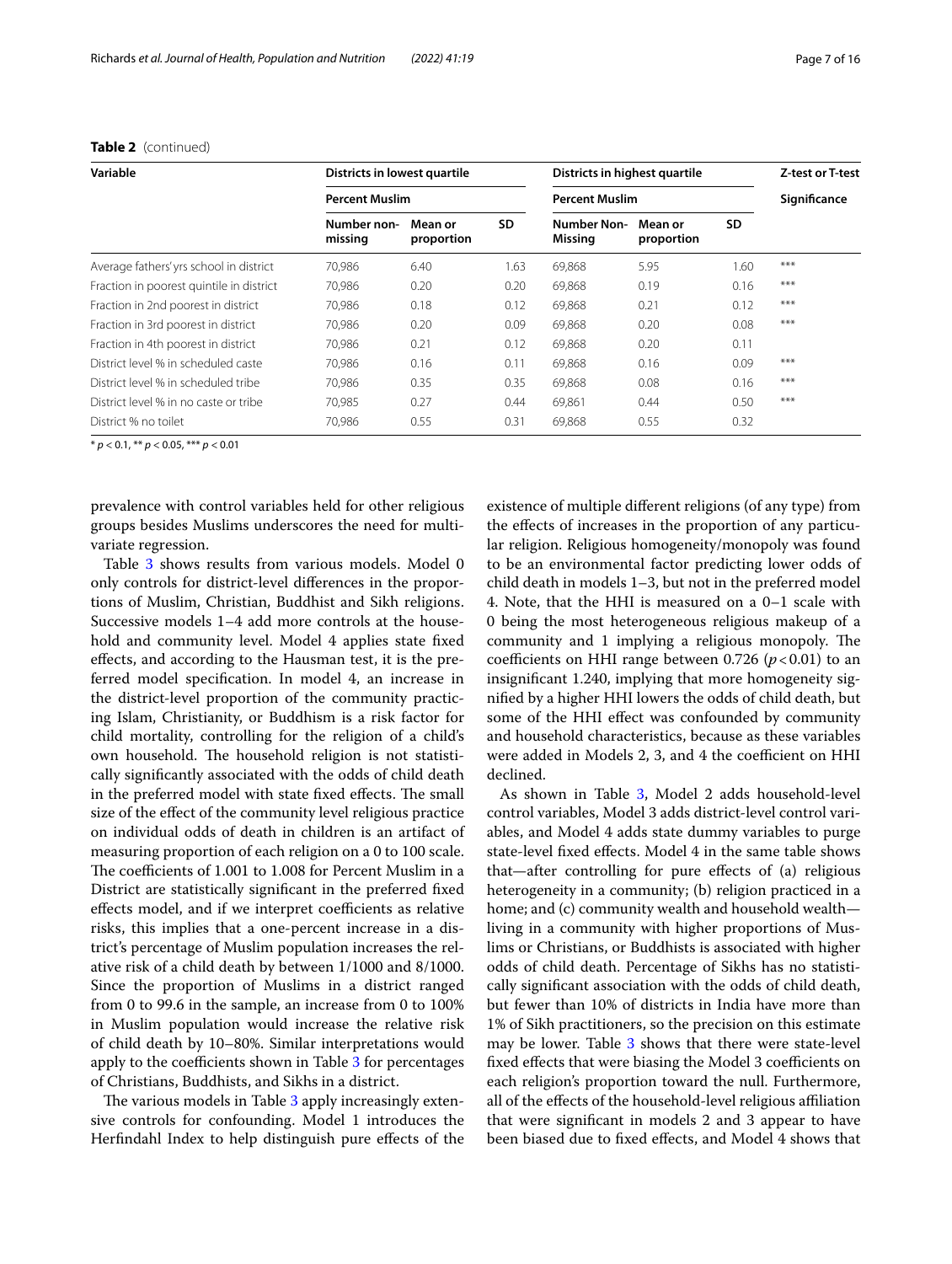# <span id="page-7-0"></span>**Table 3** Multivariate logistic models of individual odd's of death in children under 5 in DLHS3

| Variable                                     | Model 0    | Model 1    | Model 2          | Model 3               | Model 4 (FE)          |
|----------------------------------------------|------------|------------|------------------|-----------------------|-----------------------|
| Percent of Muslim households in district     | $1.002***$ | 1.001      | $1.002**$        | 1.001                 | $1.008***$            |
|                                              | [3.955]    | [1.338]    | [2.450]          | [1.468]               | [4.267]               |
| Percent of Christian households in district  | $0.992***$ | $0.992***$ | $0.994***$       | $1.005***$            | $1.009***$            |
|                                              | $[-10.54]$ | $[-10.55]$ | $[-5.046]$       | [2.980]               | [3.473]               |
| Percent of Buddhist households in district   | $0.983***$ | $0.981***$ | $0.988***$       | 0.997                 | $1.008**$             |
|                                              | $[-6.464]$ | $[-6.893]$ | $[-4.073]$       | $[-1.002]$            | [2.205]               |
| Percent of Sikh households in district       | 1.001      | 1.000      | $1.005***$       | 1.002                 | 0.999                 |
|                                              | [1.623]    | [0.293]    | [3.017]          | [0.979]               | $[-0.284]$            |
| Herfindahl index (HHI)                       |            | $0.726***$ | $0.697***$       | $0.716***$            | 1.240                 |
|                                              |            | $[-4.456]$ | $[-4.659]$       | $[-3.468]$            | [1.464]               |
| Individual-level Muslim                      |            |            | $1.852*$         | $1.910*$              | 1.668                 |
|                                              |            |            | [1.707]          | [1.790]               | [1.415]               |
| Individual-level Hindu                       |            |            | $1.974*$         | $2.010*$              | 1.752                 |
|                                              |            |            | [1.890]          | [1.939]               | [1.557]               |
| Individual-level Christian                   |            |            | $2.151***$       | $2.055***$            | 1.818                 |
|                                              |            |            | [2.104]          | [1.975]               | [1.630]               |
| Individual-level Sikh                        |            |            | 1.875*           | $1.917*$              | 1.666                 |
|                                              |            |            | [1.675]          | [1.733]               | [1.360]               |
| Individual-level Buddhist                    |            |            | 1.718            | 1.734                 | 1.547                 |
|                                              |            |            | [1.404]          | [1.422]               | [1.120]               |
| Individual has health insurance              |            |            | $0.873*$         | 0.995                 | 0.971                 |
|                                              |            |            | $[-1.723]$       | $[-0.0610]$           | $[-0.358]$            |
| Individual-level mother's years of education |            |            | $0.966***$       | $0.982***$            | $0.983***$            |
|                                              |            |            | $[-10.36]$       | $[-5.297]$            | $[-5.074]$            |
| Individual-level father's years of education |            |            | $0.981***$       | $0.977***$            | $0.978***$            |
|                                              |            |            | $[-7.094]$       | $[-8.348]$            | $[-7.905]$            |
| Individual-level poorest quintile            |            |            | $1.377***$       | $1.517***$            | $1.477***$            |
|                                              |            |            | [5.654]          | [6.762]               | [6.375]               |
| Individual-level wealth quintile 2           |            |            | $1.297***$       | $1.455***$            | $1.428***$            |
|                                              |            |            | [4.842]          | [6.456]               | [6.163]               |
| Individual-level wealth quintile 3           |            |            | $1.242***$       | $1.374***$            | $1.353***$            |
|                                              |            |            | [4.308]          | [5.912]               | [5.657]               |
| Individual-level wealth quintile 4           |            |            | $1.219***$       | $1.325***$            | $1.318***$            |
|                                              |            |            | [4.296]          | [5.868]               | [5.738]               |
| Individual-level scheduled caste             |            |            | $1.178***$       | $1.135***$            | $1.135***$            |
|                                              |            |            | [4.810]          | [3.566]               | [3.540]               |
| Individual-level scheduled tribe             |            |            | 0.988            | $1.124***$            | $1.119***$            |
|                                              |            |            | $[-0.305]$       | [2.611]               | [2.443]               |
| No caste or tribe                            |            |            | $1.091***$       | 1.025                 | 1.030                 |
|                                              |            |            | [2.989]          | [0.773]               | [0.942]               |
| No toilet                                    |            |            | $1.128***$       |                       |                       |
|                                              |            |            |                  | 1.058                 | $1.074*$              |
| Individual-level rural                       |            |            | [3.742]<br>1.018 | [1.530]               | [1.942]<br>1.032      |
|                                              |            |            |                  | 1.027                 |                       |
|                                              |            |            | [0.513]          | [0.724]<br>$1.007***$ | [0.845]               |
| Percent in district who cannot read          |            |            |                  |                       | $1.019***$            |
|                                              |            |            |                  | [3.859]<br>$1.003***$ | [6.527]<br>$1.007***$ |
| Percent in district who worked in last year  |            |            |                  |                       |                       |
|                                              |            |            |                  | [3.175]               | [5.278]               |
| Percent in district with no sex preference   |            |            |                  | $0.993**$             | $1.009**$             |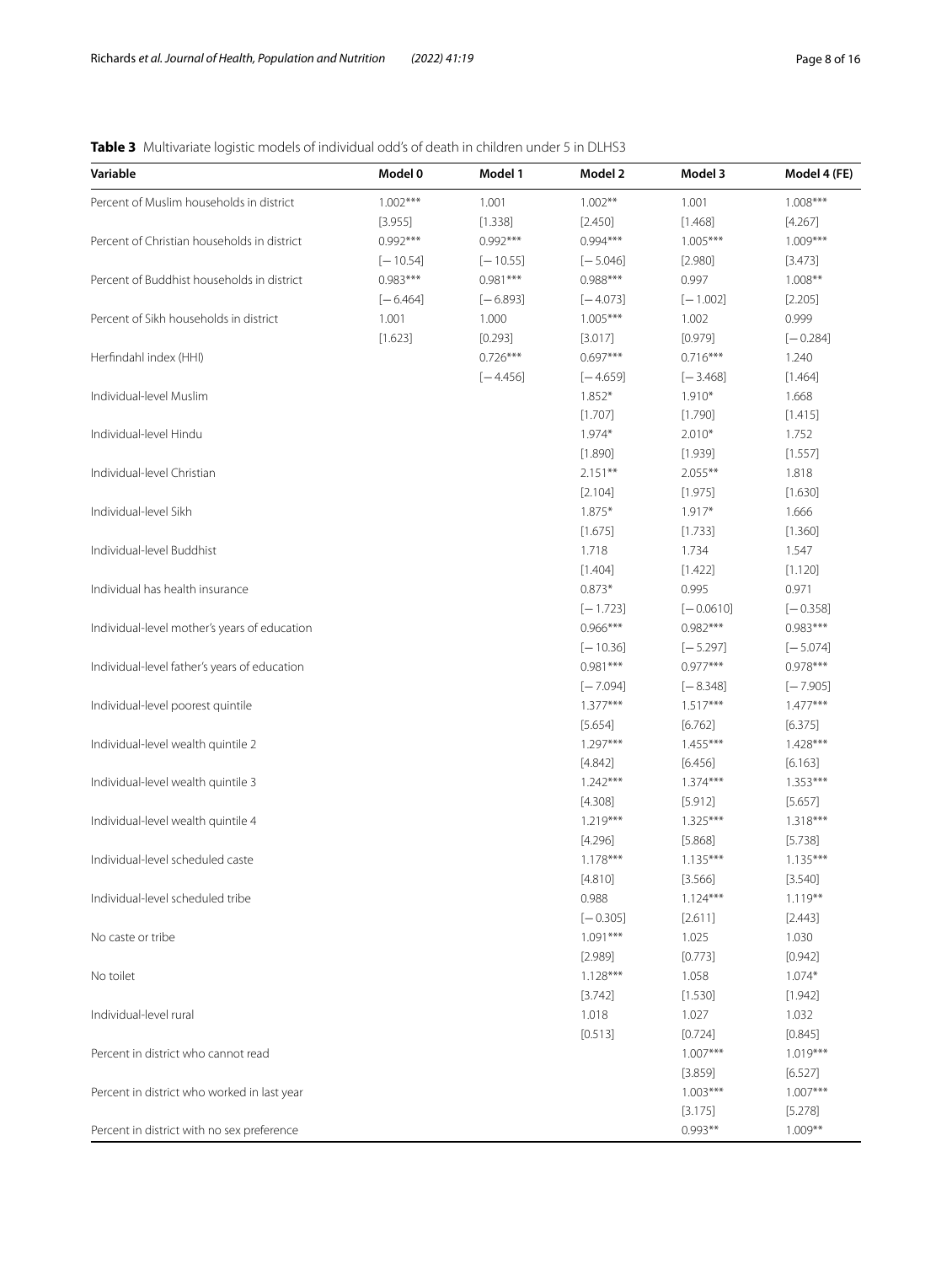# **Table 3** (continued)

| Variable                                        | Model 0     | Model 1     | Model 2     | Model 3     | Model 4 (FE) |
|-------------------------------------------------|-------------|-------------|-------------|-------------|--------------|
|                                                 |             |             |             | $[-2.238]$  | [2.442]      |
| Percent in district with male sex preference    |             |             |             | 1.002       | $1.017***$   |
|                                                 |             |             |             | [0.540]     | [4.012]      |
| Percent in district with health insurance       |             |             |             | $0.988***$  | 0.996        |
|                                                 |             |             |             | $[-4.518]$  | $[-1.430]$   |
| Average mother's years of education in district |             |             |             | $0.999***$  | $1.001***$   |
|                                                 |             |             |             | $[-4.792]$  | [4.765]      |
| Average mother's years of education in district |             |             |             | $1.000*$    | $0.999**$    |
|                                                 |             |             |             | [1.954]     | $[-2.411]$   |
| Percent in poorest quintile in district         |             |             |             | $0.989***$  | 1.003        |
|                                                 |             |             |             | $[-4.885]$  | [0.810]      |
| Percent in wealth quintile 2 in district        |             |             |             | $0.978***$  | 0.999        |
|                                                 |             |             |             | $[-9.395]$  | $[-0.417]$   |
| Percent in wealth quintile 3 in district        |             |             |             | 1.000       | $1.007*$     |
|                                                 |             |             |             | $[-0.105]$  | [1.903]      |
| Percent in wealth quintile 4 in district        |             |             |             | $0.973***$  | 1.002        |
|                                                 |             |             |             | $[-8.425]$  | [0.582]      |
| Percent with no access to toilet in district    |             |             |             | 0.999       | 0.999        |
|                                                 |             |             |             | $[-0.868]$  | $[-0.759]$   |
| Percent in scheduled caste in district          |             |             |             | $1.007***$  | 1.003        |
|                                                 |             |             |             | [3.537]     | [1.478]      |
| Percent in scheduled tribe in district          |             |             |             | $0.996***$  | $0.996**$    |
|                                                 |             |             |             | $[-3.875]$  | $[-2.465]$   |
| Percent in no caste or tribe                    |             |             |             | $1.003***$  | 0.998        |
|                                                 |             |             |             | [3.592]     | $[-1.265]$   |
| Percent living in rural area in district        |             |             |             | 1.000       | $0.997*$     |
|                                                 |             |             |             | [0.280]     | $[-1.787]$   |
| Constant                                        | $0.0458***$ | $0.0600***$ | $0.0266***$ | $0.0590***$ | 0.000286***  |
|                                                 | $[-234.2]$  | $[-45.81]$  | $[-9.842]$  | $[-5.357]$  | $[-11.43]$   |
| Observations                                    | 282,784     | 282,784     | 274,063     | 274,063     | 274,063      |
| Hausman                                         |             |             |             |             | 16.24        |
| Hausman P                                       |             |             |             |             | 0            |

t-statistics in brackets, \*\*\**p*<0.01; \*\**p*<0.05; \**p*<0.1

Models 3 and 4 also controlled for district-level wealth quintiles, toilet access, mothers' literacy, no or male sex preference, employment (percent of mothers in district who worked in the last year), health insurance ownership, parents' schooling; district-level scheduled caste and scheduled tribe makeup; and rurality

there were no statistically signifcant diferences in the odds of child death related to the religious practice of the individuals in a household. Thus, our results do not support efforts to explain community effects of religion on health as due to cultural practices inside households that are associated with religious affiliation. Religious prevalence is more likely to be associated with child death rates via efects mediated outside of households.

The odds ratios from the other independent variables shown in Table [3](#page-7-0) were consistent with expectations. We found that variables such as belonging to a scheduled caste or tribe  $(p<0.01)$ , no toilet  $(p<0.10)$ , and membership in lower wealth quintiles  $1-4$  ( $p < 0.01$ ), all had a harmful efect and statistically signifcantly increased the odds of losing a child.

On the other hand, among household-level characteristics, only mother's and father's years of education prove to be signifcantly protective against the risk of child death at the 99% confdence level. Education has a protective efect, where each additional year of a mother or father's education reduces the odds of death by 2% after we account for all household-, district-, and state-level efects in Model 4.

In separate analysis (not shown), we analyzed the connection of the odds of child death to district religion by child sex and found that living in a community with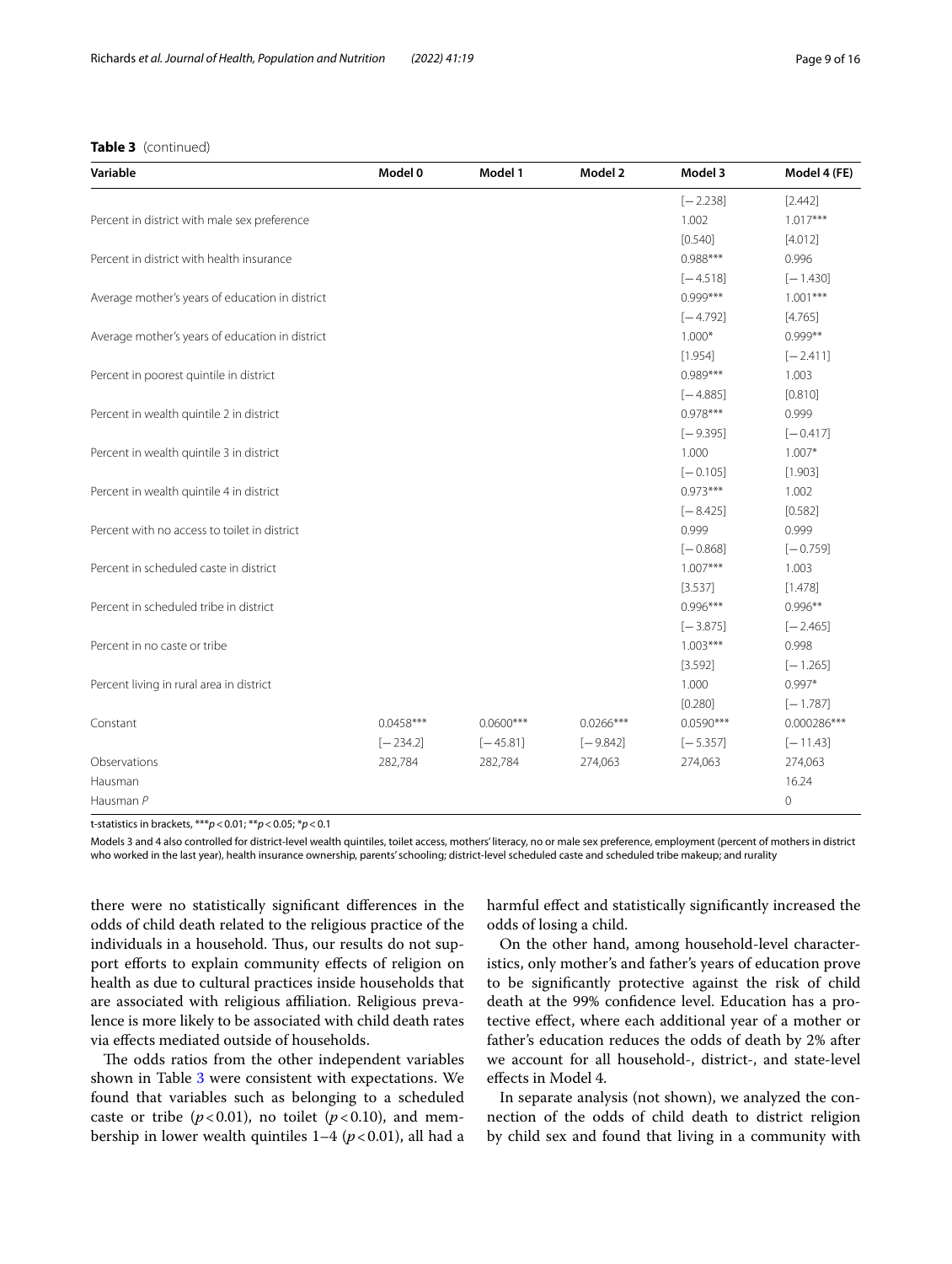# <span id="page-9-0"></span>**Table 4** Sub-group models of individual odds of death in children under 5 in DLHS-3

| Variable                                     | Odds ratios of fixed effects models of any child death by sub-group |                          |                     |                          |                                                                                     |                          |  |
|----------------------------------------------|---------------------------------------------------------------------|--------------------------|---------------------|--------------------------|-------------------------------------------------------------------------------------|--------------------------|--|
|                                              |                                                                     |                          |                     |                          | Only Muslims Non-Muslims Only Christians Non-Christian Only Buddhists Non-Buddhists |                          |  |
| Percent of Muslim households in district     | 1.001                                                               | $1.008***$               | 0.998               | $1.008***$               | $0.843**$                                                                           | $1.008***$               |  |
|                                              | [0.289]                                                             | [3.676]                  | $[-0.173]$          | [4.171]                  | $[-2.048]$                                                                          | [4.317]                  |  |
| Percent of Christian households in district  | 0.995                                                               | $1.009***$               | 0.996               | $1.011***$               | 0.994                                                                               | $1.010***$               |  |
|                                              | $[-0.418]$                                                          | [3.240]                  | $[-0.469]$          | [2.735]                  | $[-0.103]$                                                                          | [3.711]                  |  |
| Percent of Buddhist households in district   | $1.015*$                                                            | 1.005                    | 0.987               | $1.009**$                | 1.033                                                                               | $1.010**$                |  |
|                                              | [1.826]                                                             | [1.437]                  | $[-0.909]$          | [2.319]                  | [0.785]                                                                             | [2.275]                  |  |
| Percent of Sikh households in district       | $0.959**$                                                           | 1.002                    | 0.924               | 1.000                    | 1.756                                                                               | 0.999                    |  |
|                                              | $[-2.034]$                                                          | [0.512]                  | $[-1.269]$          | [0.119]                  | [0.476]                                                                             | $[-0.341]$               |  |
| Herfindahl index (HHI)                       | 0.656                                                               | 1.257                    | 1.435               | 1.301                    | $1.44e - 05***$                                                                     | 1.277                    |  |
|                                              | $[-1.061]$                                                          | [1.297]                  | [0.676]             | [1.480]                  | $[-2.662]$                                                                          | [1.634]                  |  |
| Individual has health insurance              | 0.755                                                               | 0.998                    | 0.728               | 0.980                    | 2.120                                                                               | 0.961                    |  |
|                                              | $[-1.096]$                                                          | $[-0.0237]$              | $[-0.801]$          | $[-0.240]$               | [1.242]                                                                             | $[-0.478]$               |  |
| Individual-level mother's years of education | $0.983*$                                                            | $0.983***$               | 0.974               | $0.983***$               | 0.967                                                                               | $0.983***$               |  |
|                                              | $[-1.851]$                                                          | $[-4.643]$               | $[-1.527]$          | $[-4.864]$               | $[-0.727]$                                                                          | $[-5.038]$               |  |
| Individual-level father's years of education | $0.982**$                                                           | $0.977***$               | $0.974*$            | $0.978***$               | 0.974                                                                               | $0.978***$               |  |
|                                              | $[-2.561]$                                                          | $[-7.766]$               | $[-1.685]$          | $[-7.747]$               | $[-0.686]$                                                                          | $[-7.916]$               |  |
| Individual-level poorest quintile            | $1.287*$                                                            | $1.509***$               | 1.578               | $1.475***$               | 1.958                                                                               | $1.478***$               |  |
|                                              | [1.715]                                                             | [6.069]                  | [1.440]             | [6.234]                  | [1.011]                                                                             | [6.357]                  |  |
| Individual-level wealth quintile 2           | $1.256*$                                                            | $1.460***$               | 1.250               | $1.437***$               | 1.116                                                                               | $1.433***$               |  |
|                                              | [1.671]                                                             | [5.896]                  | [0.745]             | [6.155]                  | [0.178]                                                                             | [6.195]                  |  |
| Individual-level wealth quintile 3           | 1.130                                                               | $1.401***$               | 1.370               | $1.356***$               | 1.528                                                                               | $1.356***$               |  |
|                                              | [0.969]                                                             | [5.668]                  | [1.179]             | [5.578]                  | [0.788]                                                                             | [5.662]                  |  |
| Individual-level wealth quintile 4           | $1.301**$                                                           | $1.323***$               | 1.277               | $1.321***$               | 1.315                                                                               | $1.320***$               |  |
|                                              | [2.405]                                                             | [5.201]                  | [0.952]             | [5.678]                  | [0.549]                                                                             | [5.746]                  |  |
| Individual-level scheduled caste             | 1.023                                                               | $1.136***$               | 0.717               | $1.145***$               | 568,135***                                                                          | $1.130***$               |  |
|                                              | [0.140]                                                             | [3.222]                  | $[-0.706]$          | [3.748]                  | [19.49]                                                                             | [3.403]                  |  |
| Individual-level scheduled tribe             | 1.014                                                               | $1.107**$                | 1.432               | $1.109***$               | 818,690***                                                                          | $1.118***$               |  |
|                                              | [0.0530]                                                            | [2.025]                  | [0.784]             | [2.193]                  | [37.57]                                                                             | [2.415]                  |  |
| No caste or tribe                            | 1.103                                                               | 1.018                    | 0.902               | 1.034                    | 635,336***                                                                          | 1.028                    |  |
|                                              | [1.426]                                                             | [0.485]                  | $[-0.229]$          | [1.060]                  | [19.88]                                                                             | [0.888]                  |  |
| No toilet                                    | $1.186***$                                                          | 1.037                    | 1.231               | $1.070*$                 | 1.604                                                                               | $1.069*$                 |  |
|                                              | [2.051]                                                             | [0.877]                  | [1.177]             | [1.794]                  | [1.402]                                                                             | [1.799]                  |  |
| Individual-level rural                       | 0.959                                                               | 1.049                    | $0.683**$           | 1.046                    | 0.988                                                                               | 1.034                    |  |
|                                              | $[-0.484]$                                                          | [1.149]                  | $[-1.967]$          | [1.184]                  | $[-0.0232]$                                                                         | [0.884]                  |  |
| Percent in district who cannot read          | $1.020**$                                                           | $1.017***$               | $1.034***$          | $1.017***$               | 0.955                                                                               | $1.019***$               |  |
|                                              | [2.271]                                                             | [5.518]                  | [3.191]             | [5.432]                  | $[-0.931]$                                                                          | [6.567]                  |  |
| Percent in district who worked in last year  | 1.000                                                               | $1.008***$               | 0.990               | $1.007***$               | 1.027                                                                               | $1.007***$               |  |
|                                              | [0.0285]                                                            | [5.493]                  | $[-1.065]$          | [5.499]                  | [0.959]                                                                             | [4.986]                  |  |
| Percent in district with no sex preference   | 0.993                                                               | $1.012***$               | 1.012               | $1.011***$               | 1.071                                                                               | $1.009**$                |  |
|                                              | $[-0.635]$                                                          | [2.846]                  | [0.648]             | [2.821]                  | [0.921]                                                                             | [2.500]                  |  |
| Percent in district with male sex preference | 1.006                                                               | $1.018***$               | 0.973               | $1.020***$               | $1.183*$                                                                            | $1.018***$               |  |
|                                              | [0.524]                                                             | [3.835]                  | $[-0.991]$          | [4.357]                  | [1.780]                                                                             | [4.071]                  |  |
| Percent in district with health insurance    | $1.018*$                                                            | $0.994**$                | 0.992               | 0.995                    | $1.248*$                                                                            | 0.995                    |  |
|                                              |                                                                     |                          |                     |                          |                                                                                     |                          |  |
| Average mother's years of education in       | [1.842]<br>1.000                                                    | $[-1.997]$<br>$1.002***$ | $[-0.545]$<br>1.003 | $[-1.574]$<br>$1.001***$ | [1.698]<br>$1.025***$                                                               | $[-1.514]$<br>$1.001***$ |  |
| district                                     | $[-0.321]$                                                          | [4.669]                  | [1.568]             | [4.636]                  | [3.553]                                                                             | [4.655]                  |  |
| Average mother's years of education in       | 1.000                                                               | $0.999**$                | 0.998               | $0.999**$                | $0.977***$                                                                          | $0.999**$                |  |
| district                                     |                                                                     |                          |                     |                          |                                                                                     |                          |  |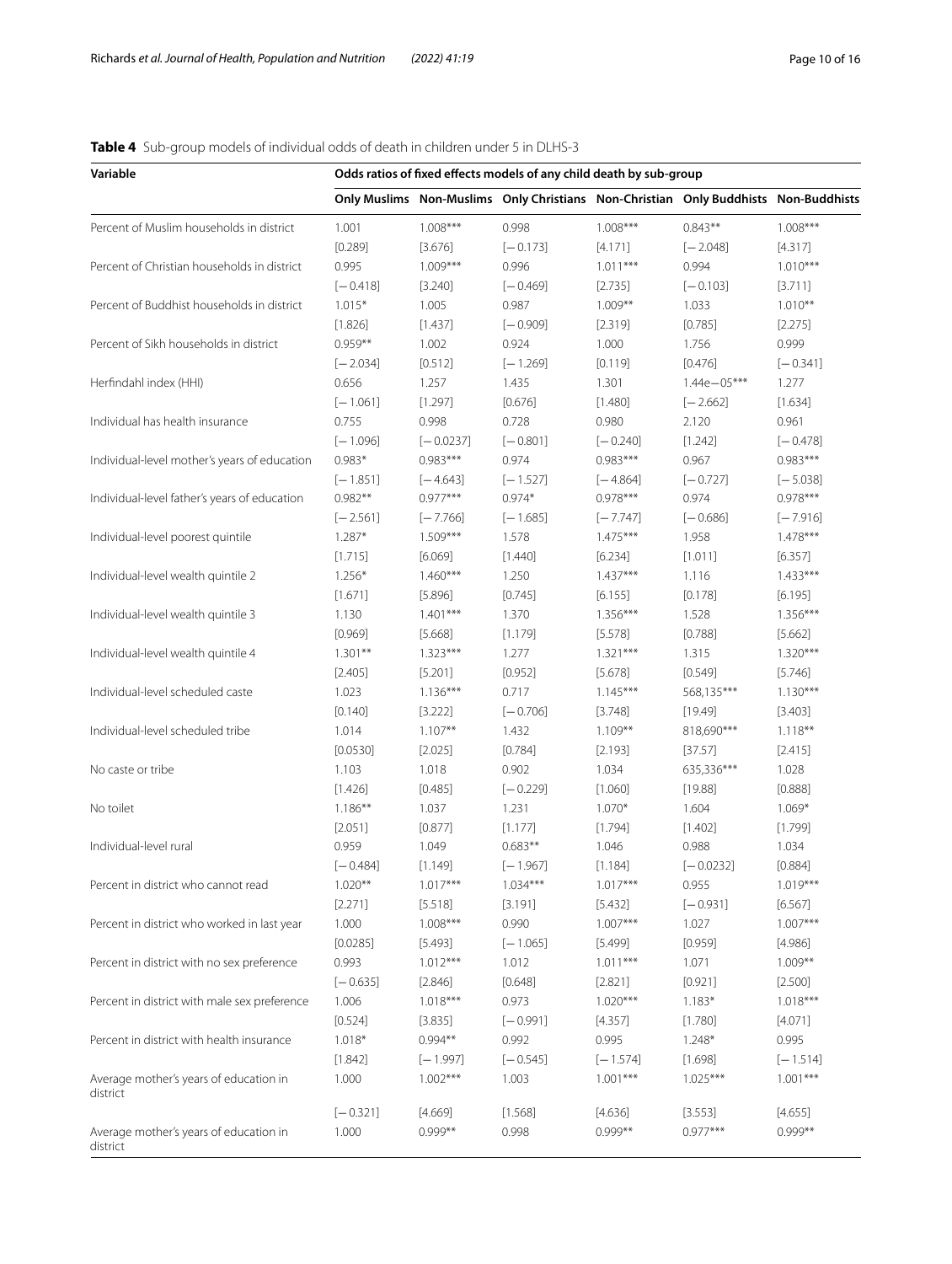| Variable                                     | Odds ratios of fixed effects models of any child death by sub-group |             |            |             |                                                                                     |             |  |  |  |
|----------------------------------------------|---------------------------------------------------------------------|-------------|------------|-------------|-------------------------------------------------------------------------------------|-------------|--|--|--|
|                                              |                                                                     |             |            |             | Only Muslims Non-Muslims Only Christians Non-Christian Only Buddhists Non-Buddhists |             |  |  |  |
|                                              | [0.351]                                                             | $[-2.507]$  | $[-0.833]$ | $[-2.357]$  | $[-3.116]$                                                                          | $[-2.304]$  |  |  |  |
| Percent in poorest quintile in district      | 1.002                                                               | 1.000       | 0.993      | 1.003       | 1.076                                                                               | 1.003       |  |  |  |
|                                              | [0.196]                                                             | $[-0.0417]$ | $[-0.373]$ | [0.819]     | [0.649]                                                                             | [0.844]     |  |  |  |
| Percent in wealth quintile 2 in district     | 1.015                                                               | $0.992**$   | 0.966      | 1.001       | 1.033                                                                               | 0.999       |  |  |  |
|                                              | [1.486]                                                             | $[-2.015]$  | $[-1.604]$ | [0.226]     | [0.368]                                                                             | $[-0.220]$  |  |  |  |
| Percent in wealth quintile 3 in district     | $0.982**$                                                           | $1.010***$  | 1.010      | 1.004       | 1.033                                                                               | $1.006*$    |  |  |  |
|                                              | $[-1.962]$                                                          | [2.735]     | [0.542]    | [1.147]     | [0.478]                                                                             | [1.679]     |  |  |  |
| Percent in wealth quintile 4 in district     | 1.016                                                               | 0.996       | 0.992      | 1.004       | 1.089                                                                               | 1.003       |  |  |  |
|                                              | [1.421]                                                             | $[-0.934]$  | $[-0.437]$ | [0.840]     | [1.138]                                                                             | [0.827]     |  |  |  |
| Percent with no access to toilet in district | 0.994                                                               | 1.000       | 0.996      | 1.000       | $1.059*$                                                                            | 0.999       |  |  |  |
|                                              | $[-1.595]$                                                          | [0.00334]   | $[-0.502]$ | $[-0.342]$  | [1.703]                                                                             | $[-0.800]$  |  |  |  |
| Percent in scheduled caste in district       | 1.003                                                               | 1.003       | 0.988      | 1.003       | $0.806***$                                                                          | 1.003       |  |  |  |
|                                              | [0.562]                                                             | [1.303]     | $[-0.666]$ | [1.504]     | $[-2.750]$                                                                          | [1.534]     |  |  |  |
| Percent in scheduled tribe in district       | $0.990**$                                                           | 0.999       | 1.001      | $0.996**$   | $0.924**$                                                                           | $0.997**$   |  |  |  |
|                                              | $[-2.471]$                                                          | $[-0.728]$  | [0.0803]   | $[-2.503]$  | $[-2.316]$                                                                          | $[-2.231]$  |  |  |  |
| Percent in no caste or tribe                 | $0.992**$                                                           | 1.000       | 0.996      | 0.999       | $0.958*$                                                                            | 0.998       |  |  |  |
|                                              | $[-2.107]$                                                          | [0.0493]    | $[-0.314]$ | $[-1.138]$  | $[-1.806]$                                                                          | $[-1.230]$  |  |  |  |
| Percent living in rural area in district     | 1.006                                                               | $0.996**$   | 1.010      | $0.996**$   | 0.962                                                                               | $0.997*$    |  |  |  |
|                                              | [1.370]                                                             | $[-2.210]$  | [0.954]    | $[-2.075]$  | $[-1.095]$                                                                          | $[-1.841]$  |  |  |  |
| Constant                                     | $0.00474***$                                                        | 0.000289*** | $0.00947*$ | 0.000258*** | 0.00233                                                                             | 0.000264*** |  |  |  |
|                                              | $[-2.809]$                                                          | $[-10.97]$  | $[-1.777]$ | $[-11.10]$  | $[-0.648]$                                                                          | $[-11.38]$  |  |  |  |
| Observations                                 | 41,036                                                              | 232,411     | 14,760     | 258,677     | 2929                                                                                | 270,634     |  |  |  |

## **Table 4** (continued)

t statistics in brackets

\*\*\**p*<0.01; \*\**p*<0.05; \**p*<0.1

Models also control for district-level wealth quintiles, toilet access, mothers' literacy, no or male sex preference, employment (percent of mothers in district who worked in the last year), health insurance ownership, parents' schooling; district-level scheduled caste and scheduled tribe makeup; and rurality

higher proportions of Muslims or Christians, or Buddhists has nearly the same adverse efect on the odds of death of both female and male children. For instance, higher percentage of Muslims, Christians, or Buddhists in a district increase the odds death in girls to 1.006, 1.009, and 1.012, respectively, and the odds of death in boys to 1.007, 1.009, and 1.011, respectively (all results with  $p$  value > 0.01).

Table [4](#page-9-0) uses our preferred statistical specifcation (Model 4) to estimate models stratifed by religious subgroup. These estimates measure the effect of the proportion of Muslim households in a district on the odds of child death of only households that were Muslim and compares it to the efect on only households that were not Muslim with analogous measures for Christians and Buddhists. The sample of Sikhs was too small to support this analysis. The effect of the variable "Percent of Muslim Households in a District" on the odds of child death among only Muslim households was not statistically signifcant, while its efect on the odds of child death among households that were not Muslim was  $1.008$  ( $p < 0.01$ ).

The effect of the variable "Percent of Christian in a District" on the odds of child death among only Christian households was not statistically signifcant, while its efect on the odds of child death among households that were not Christian was 1.011 ( $p < 0.05$ ). The effect of the variable "Percent of Buddhist Households in a District" on the odds of child death among only Buddhist households was not statistically signifcant, while its efect on the odds of child death among households that were not Buddhists was 1.010 ( $p < 0.05$ ). These results show that the efect of a higher percentage of any minority religion in a district appears to have no statistically signifcant efect on odds of death of children whose household practices that same particular religion. However, a higher percentage of the population practicing a minority religion in a district increases the odds of child death among households belonging to other religious groups. Thus, these results are consistent with a theory that the mechanism for the mortality efect in children is not driven by being in a household whose religious practices are being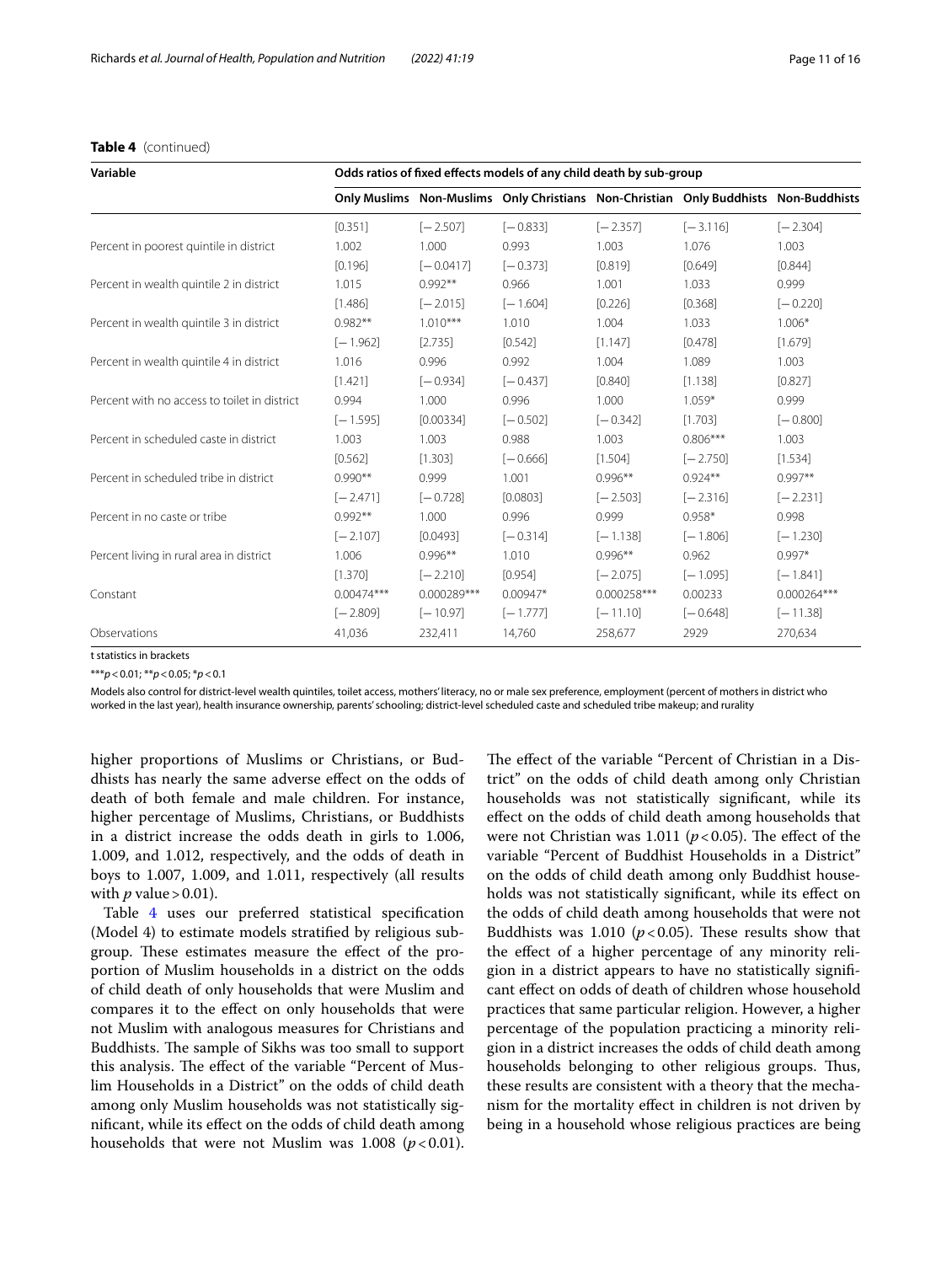#### **Odds ratios from fxed efects logistic models of health determinants Last Child Received BCG Friends and relatives advised to vaccinate Defecates in open feld Sought formal care for last child respiratory illness Sought care at government facility for child's respiratory illness** *Variables* Percent of Muslim households in district 0.991\*\*\* 1.003\*\*\* 1.007\*\*\* 1.007\*\*\* 0.998 0.991\*\*\* [−3.586] [3.180] [5.707] [−1.163] [−3.416] Percent of Christian households in district  $0.993***$  1.005\*\*\* 1.013\*\*\* 0.994\*\* 0.994\*\* 0.980\*\*\* [−2.285] [3.833] [5.122] [−2.229] [−6.152] Percent of Buddhist households indistrict 1.003 1.007\*\*\* 1.005\* 0.990\*\* 0.992 [0.692] [3.584] [1.765] [−2.325] [−1.171] Percent of Sikh households in district 0.993 1.008\*\*\* 0.994\*\* 0.995 1.007 [−0.946] [2.855] [−1.991] [−0.582] [0.855] Herfindahl index (HHI)  $0.884$   $1.476***$  1.066 1.088 1.088 [−0.573] [4.465] [0.351] [0.357] Individual-level Muslim 0.746 1.707\*\*\* 0.284\*\*\* 1.239 0.504\*\* [−1.100] [4.911] [−7.028] [0.631] [−2.050] Individual-level Hindu 1.273 1.212\* 0.84 1.061 0.544\* [0.912] [1.792] [−0.996] [0.176] [−1.842] Individual-level Christian 1.425 1.191 0.548\*\*\* 0.982 0.584 [1.294] [1.530] [−3.269] [−0.0525] [−1.529] Individual-level Sikh 2.675\*\*\* 1.037 0.646\*\* 1.054 0.405\*\* [2.700] [0.290] [−2.308] [0.131] [−2.305] Individual-level Buddhist 1.12 0.972 0.687\* 0.82 0.672  $[0.330]$   $[-0.217]$   $[-1.844]$   $[-0.538]$   $[-1.021]$ Individual has health insurance 1.169 0.895\*\*\* 0.828\*\*\* 1.159\* 1.048 [1.607] [−3.426] [−5.150] [1.815] [0.518] Individual-level mother's years of education 1.077\*\*\* 1.052\*\*\* 0.962\*\*\* 1.016\*\*\* 0.996 [19.37] [29.84] [−24.26] [3.784] [−0.671] Individual-level father's years of education 1.037\*\*\* 1.010\*\*\* 0.985\*\*\* 1.014\*\*\* 0.995 [12.89] [6.493] [−9.467] [4.089] [−0.949] Individual-level poorest quintile 0.479\*\*\* 1.390\*\*\* 1,389\*\*\* 0.585\*\*\* 2.244\*\*\* [−11.11] [10.29] [133.4] [−7.313] [8.603] Individual-level wealth quintile 2 0.527\*\*\* 1.369\*\*\* 237.0\*\*\* 0.674\*\*\* 2.147\*\*\* [−10.13] [10.70] [147.4] [−5.717] [8.973] Individual-level wealth quintile 3 0.619\*\*\* 1.287\*\*\* 55.57\*\*\* 6.727\*\*\* 6.727\*\*\* 2.213\*\*\* [−8.158] [9.521] [143.3] [−5.002] [10.64] Individual-level wealth quintile 4  $0.673***$   $1.285***$   $11.36***$   $0.888***$   $0.888***$   $1.762***$ [−7.153] [11.33] [104.9] [−2.050] [8.777] Individual-level scheduled caste  $0.858***$  1.226\*\*\* 1.274\*\*\* 1.036 1.063 [−3.675] [9.538] [9.553] [0.781] [1.056] Individual-level scheduled tribe  $0.781***$   $1.107***$  1.095<sup>\*\*</sup> 0.783<sup>\*\*\*</sup> 0.783<sup>\*\*\*</sup> 1.240<sup>\*\*\*</sup> [−4.191] [3.435] [2.249] [−4.300] [2.768] No caste or tribe  $0.906***$   $0.167***$  1.201<sup>\*\*\*</sup> 0.942 0.956 [−2.769] [8.565] [8.772] [−1.526] [−0.903] No toilet 0.958 1.102\*\*\* 0.995 0.929

# <span id="page-11-0"></span>**Table 5** Multivariate fixed effects logistic regression models of household health determinants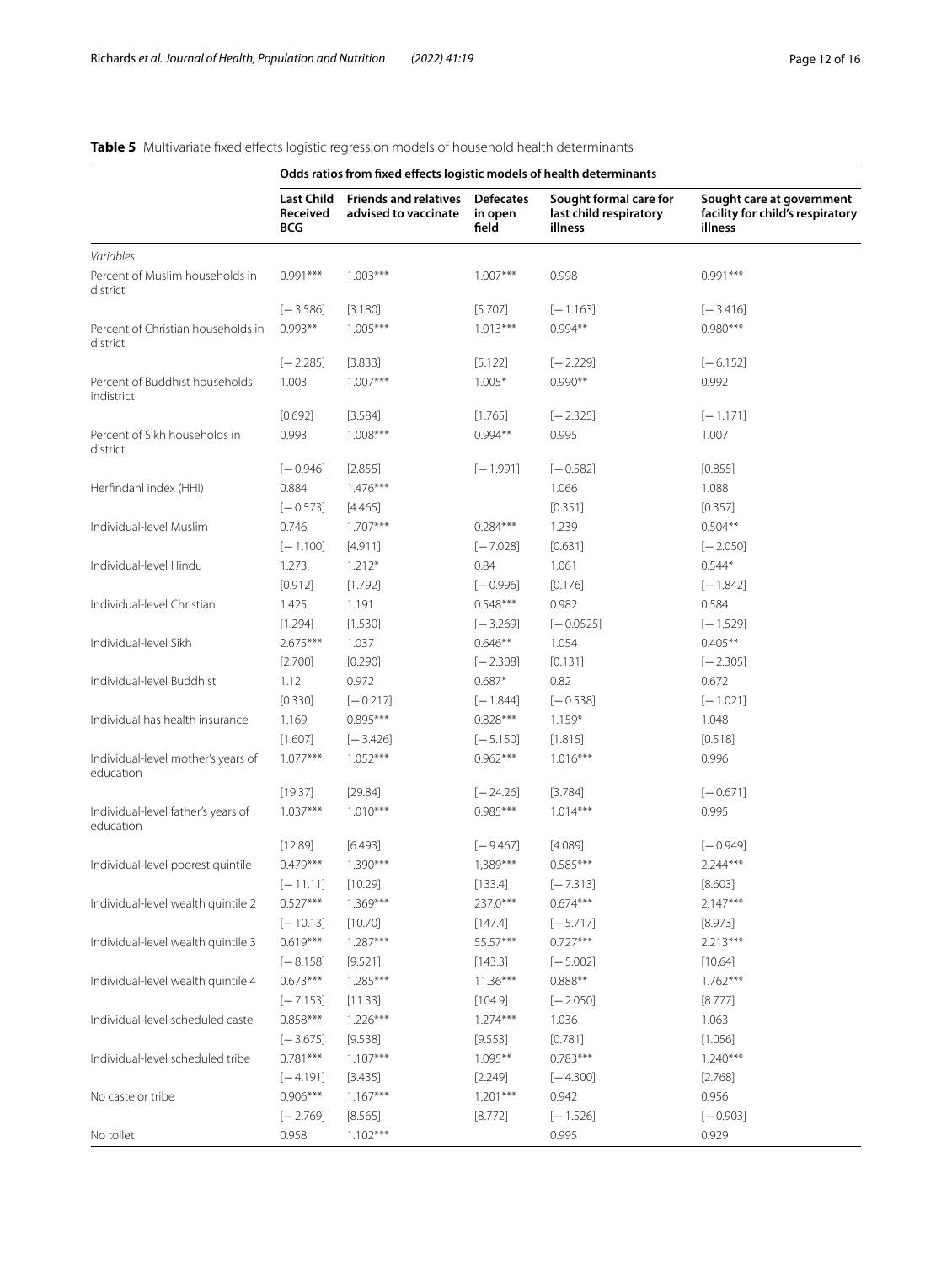# **Table 5** (continued)

|                                                      | Odds ratios from fixed effects logistic models of health determinants |                                                         |                  |                                                             |                                                                          |  |  |
|------------------------------------------------------|-----------------------------------------------------------------------|---------------------------------------------------------|------------------|-------------------------------------------------------------|--------------------------------------------------------------------------|--|--|
|                                                      | Last Child<br>Received<br><b>BCG</b>                                  | Friends and relatives Defecates<br>advised to vaccinate | in open<br>field | Sought formal care for<br>last child respiratory<br>illness | Sought care at government<br>facility for child's respiratory<br>illness |  |  |
|                                                      | $[-0.996]$                                                            | [4.665]                                                 |                  | $[-0.0997]$                                                 | $[-1.342]$                                                               |  |  |
| Individual-level rural                               | $1.303***$                                                            | $0.958*$                                                | $3.621***$       | $0.842***$                                                  | 0.927                                                                    |  |  |
|                                                      | [5.334]                                                               | $[-1.796]$                                              | [43.61]          | $[-3.534]$                                                  | $[-1.291]$                                                               |  |  |
| Percent in district who cannot read                  | $1.007*$                                                              | 1                                                       | 1.003            | 0.998                                                       | 0.999                                                                    |  |  |
|                                                      | [1.708]                                                               | $[-0.113]$                                              | [1.386]          | $[-0.645]$                                                  | $[-0.340]$                                                               |  |  |
| Percent in district who worked in<br>last year       | 0.999                                                                 | $1.004***$                                              | $0.996***$       | $0.997*$                                                    | $1.007***$                                                               |  |  |
|                                                      | $[-0.589]$                                                            | [4.070]                                                 | $[-3.099]$       | $[-1.816]$                                                  | [3.031]                                                                  |  |  |
| Percent in district with no sex<br>preference        | 1.008                                                                 | $1.022***$                                              | $0.993**$        | $0.991*$                                                    | $0.987**$                                                                |  |  |
|                                                      | [1.458]                                                               | [8.003]                                                 | $[-1.991]$       | $[-1.829]$                                                  | $[-2.143]$                                                               |  |  |
| Percent in district with male sex<br>preference      | $\mathbf{1}$                                                          | $1.016***$                                              | $0.991**$        | $0.991*$                                                    | $0.969***$                                                               |  |  |
|                                                      | [0.0421]                                                              | [5.051]                                                 | $[-2.282]$       | $[-1.679]$                                                  | $[-4.370]$                                                               |  |  |
| Percent in district with health<br>insurance         | $0.991*$                                                              | $1.008***$                                              | 1.003            | 0.994                                                       | 0.998                                                                    |  |  |
|                                                      | $[-1.858]$                                                            | [4.317]                                                 | [1.221]          | $[-1.438]$                                                  | $[-0.477]$                                                               |  |  |
| Average mother's years of educa-<br>tion in district | $1.003***$                                                            | $0.999***$                                              | 1                | $\mathbf{1}$                                                | 1                                                                        |  |  |
|                                                      | [8.084]                                                               | $[-4.665]$                                              | $[-0.379]$       | $[-0.0898]$                                                 | [0.631]                                                                  |  |  |
| Average mother's years of educa-<br>tion in district | $0.998***$                                                            | 1                                                       | $1.000**$        | $0.999***$                                                  | $1.001***$                                                               |  |  |
|                                                      | $[-6.797]$                                                            | [1.445]                                                 | $[2.240]$        | $[-4.441]$                                                  | [2.958]                                                                  |  |  |
| Percent in poorest quintile in<br>district           |                                                                       | $0.992***$                                              | $0.940***$       | $0.989***$                                                  | $1.022***$                                                               |  |  |
|                                                      | $[-0.084]$                                                            | $[-3.285]$                                              | $[-19.84]$       | $[-2.611]$                                                  | [4.011]                                                                  |  |  |
| Percent in wealth quintile 2 in<br>district          | 0.998                                                                 | $0.996*$                                                | $0.938***$       | 0.995                                                       | $0.981***$                                                               |  |  |
|                                                      | $[-0.375]$                                                            | $[-1.651]$                                              | $[-17.78]$       | $[-0.970]$                                                  | $[-3.282]$                                                               |  |  |
| Percent in wealth quintile 3 in<br>district          | 1.007                                                                 | $0.990***$                                              | $0.956***$       | 0.995                                                       | $1.029***$                                                               |  |  |
|                                                      | [1.491]                                                               | $[-4.128]$                                              | $[-14.02]$       | $[-1.188]$                                                  | [4.814]                                                                  |  |  |
| Percent in wealth quintile 4 in<br>district          | 1.006                                                                 | 1                                                       | $0.973***$       | 1.007                                                       | 0.995                                                                    |  |  |
|                                                      | [0.912]                                                               | [0.0333]                                                | $[-7.999]$       | [1.269]                                                     | $[-0.859]$                                                               |  |  |
| Percent with no access to toilet in<br>district      | $\overline{1}$                                                        | $1.005***$                                              | $1.090***$       | 0.995***                                                    | 0.997                                                                    |  |  |
|                                                      | $[-0.027]$                                                            | [5.833]                                                 | [69.64]          | $[-2.897]$                                                  | $[-1.393]$                                                               |  |  |
| Percent in scheduled caste in<br>district            | $1.006*$                                                              | 1.003                                                   | 0.998            | 0.998                                                       | 0.997                                                                    |  |  |
|                                                      | [1.782]                                                               | [1.597]                                                 | $[-0.723]$       | $[-0.534]$                                                  | $[-0.778]$                                                               |  |  |
| Percent in scheduled tribe in<br>district            | $1.005***$                                                            | $0.996***$                                              | $0.998*$         | $\mathbf{1}$                                                | $1.012***$                                                               |  |  |
|                                                      | [2.161]                                                               | $[-3.785]$                                              | $[-1.740]$       | $[-0.0998]$                                                 | [5.107]                                                                  |  |  |
| Percent in no caste or tribe                         | 1.001                                                                 | $1.002**$                                               | $0.997**$        | $1.004**$                                                   | 1.001                                                                    |  |  |
|                                                      | [0.510]                                                               | [2.268]                                                 | $[-2.223]$       | [2.386]                                                     | [0.471]                                                                  |  |  |
| Percent living in rural area in<br>district          | 1.003                                                                 | 0.999                                                   | $0.992***$       | $1.004*$                                                    | $1.005***$                                                               |  |  |
|                                                      | [1.030]                                                               | $[-0.588]$                                              | $[-5.754]$       | [1.842]                                                     | [2.019]                                                                  |  |  |
| Constant                                             | $16.40***$                                                            | $0.00290***$                                            | 0.0284***        | 37.06***                                                    | 3.151                                                                    |  |  |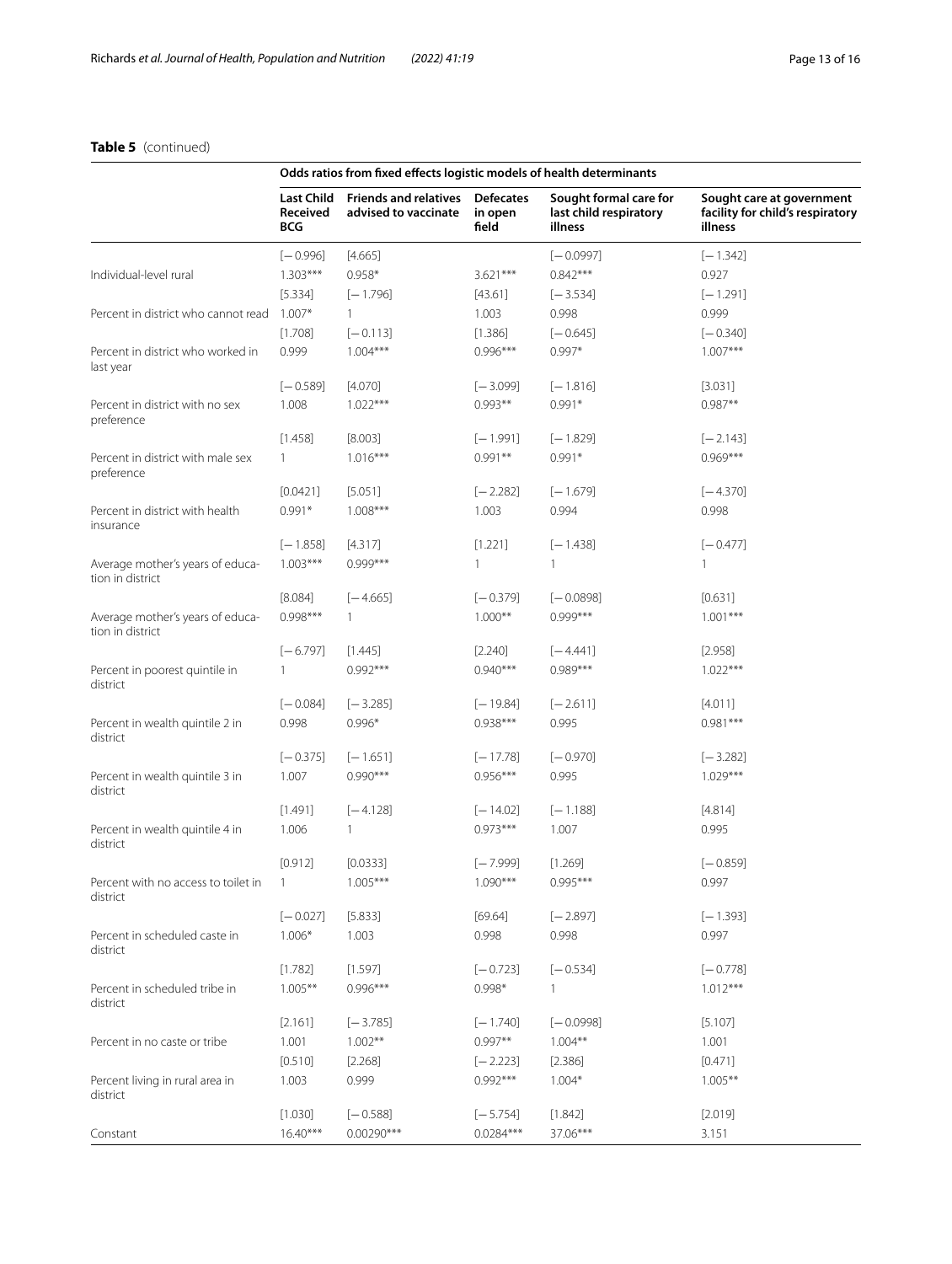|              |                                              | Odds ratios from fixed effects logistic models of health determinants |                                      |                                                             |                                                                          |  |  |  |
|--------------|----------------------------------------------|-----------------------------------------------------------------------|--------------------------------------|-------------------------------------------------------------|--------------------------------------------------------------------------|--|--|--|
|              | <b>Last Child</b><br><b>Received</b><br>BCG. | <b>Friends and relatives</b><br>advised to vaccinate                  | <b>Defecates</b><br>in open<br>field | Sought formal care for<br>last child respiratory<br>illness | Sought care at government<br>facility for child's respiratory<br>illness |  |  |  |
|              | [3.047]                                      | $[-15.39]$                                                            | $[-7.329]$                           | [4.511]                                                     | [1.227]                                                                  |  |  |  |
| Observations | 149.520                                      | 697.882                                                               | 694.272                              | 60.734                                                      | 43.866                                                                   |  |  |  |

#### **Table 5** (continued)

t-statistics in brackets

\* *p* < 0.1, \*\* *p* < 0.05, \*\*\* *p* < 0.01

reinforced by community members with similar beliefs and behaviors.

Table [5](#page-11-0) attempts to determine whether the effects of each religion's proportions in a district are associated with health system determinants of child survival. It shows that children are less likely to receive a BCG (a vaccine for childhood tuberculosis) as the proportion of Muslim or Christian households increases in a district  $(p<0.01)$ . Table [5](#page-11-0) shows that these reductions in the vaccine uptake are unlikely to be social efects of vaccine resistance in minority groups because increases in the proportion Muslim, Christian, Buddhist, and Sikh all increase the odds that a woman will be advised by friends and relatives to vaccinate her child. Higher percentage of either Muslim, Christian, or Buddhist households in a district is associated higher odds of defecating in an open feld rather than a toilet or latrine. Increases in the percentage of Muslim or Christian households in a district also lower the odds of seeking care at a government facility among the 43,866 households reporting a respiratory illness in the last 2 weeks.

#### **Discussion**

Our results indicate that a 1% increase in the percentage of Muslim households in a community is associated with a 1.008  $(p<0.01)$  increased odds of child death, when controlling for household- and district-level efects, as well as state fixed effects. These are actually not small efect sizes, because percentage of Muslim households in the community ranges from 0 to 0.99. Holding everything else equal, moving from a district with no Muslims to one with 100% Muslims would increase the risk of child death by 80%. Odds ratios of child death from a 1-percent increase in Christians or a 1-percent increase in Buddhists were elevated at  $1.009$  ( $p < 0.01$ ) and  $1.008$  $(p<0.01)$  respectively.

There were some limitations of the study. All of the variables are self-reported, introducing the possibility of reporter bias. However, there is no reason to believe that this reporting bias should systematically afect predominately Muslim, Christian, or Buddhist districts diferently. Although the results are consistent across all four models, we are unable to establish the temporal sequence or direction of causality. In other words, it is possible that Muslims, Christians, or Hindus tend to locate in districts that already do poorly in terms of the elevated risk of child death. A stronger study design would have included multiple waves of data in order to assess how changes in religious proportions afect mortality. Additionally, our dataset does not indicate child age at death, and we rely instead on household reports of whether a child who was less than five had died. This limits the comparability of our analysis to survival studies where child's age at death is analyzed. However, our analysis of the log odds of child death prior to age 5 would be broadly comparable to the numerous studies of determinants of the under-5 mortality ratio.

We identify four possible mechanisms driving this relationship between the district-level religious heterogeneity and the risk of child death. First, it is possible that predominantly Hindu Indian states unintentionally or intentionally allocate fewer health resources to Muslim, Christian, and Buddhist districts. This does not necessarily not indicate outright structural discrimination. Diferential health resource supply may be due to fundamental shortages in the numbers of health workers from religious minorities. Hindu health workers might have a preference to work in Hindu districts. In testing this explanation, we estimated efects of district religious proportion of Muslims, Christians, and Buddhists on lowering BCG vaccination rates in children, as well as care seeking for sick children (Table [5](#page-11-0)). These health system performance and access indicators are far from defnitive and a comprehensive comparison of the availability and quality of health services in religious minority communities will require further research.

A second explanation appears less likely and would hold that Muslim, Christian, and Buddhist communities practice behaviors that increase the odds of child death. This is unlikely, because Model 4 in Table [3](#page-7-0) shows no statistically significant effect of a household's religion on child survival in models that control for state fxed efects. Furthermore, higher percentage of Muslim, Christian, or Buddhist households in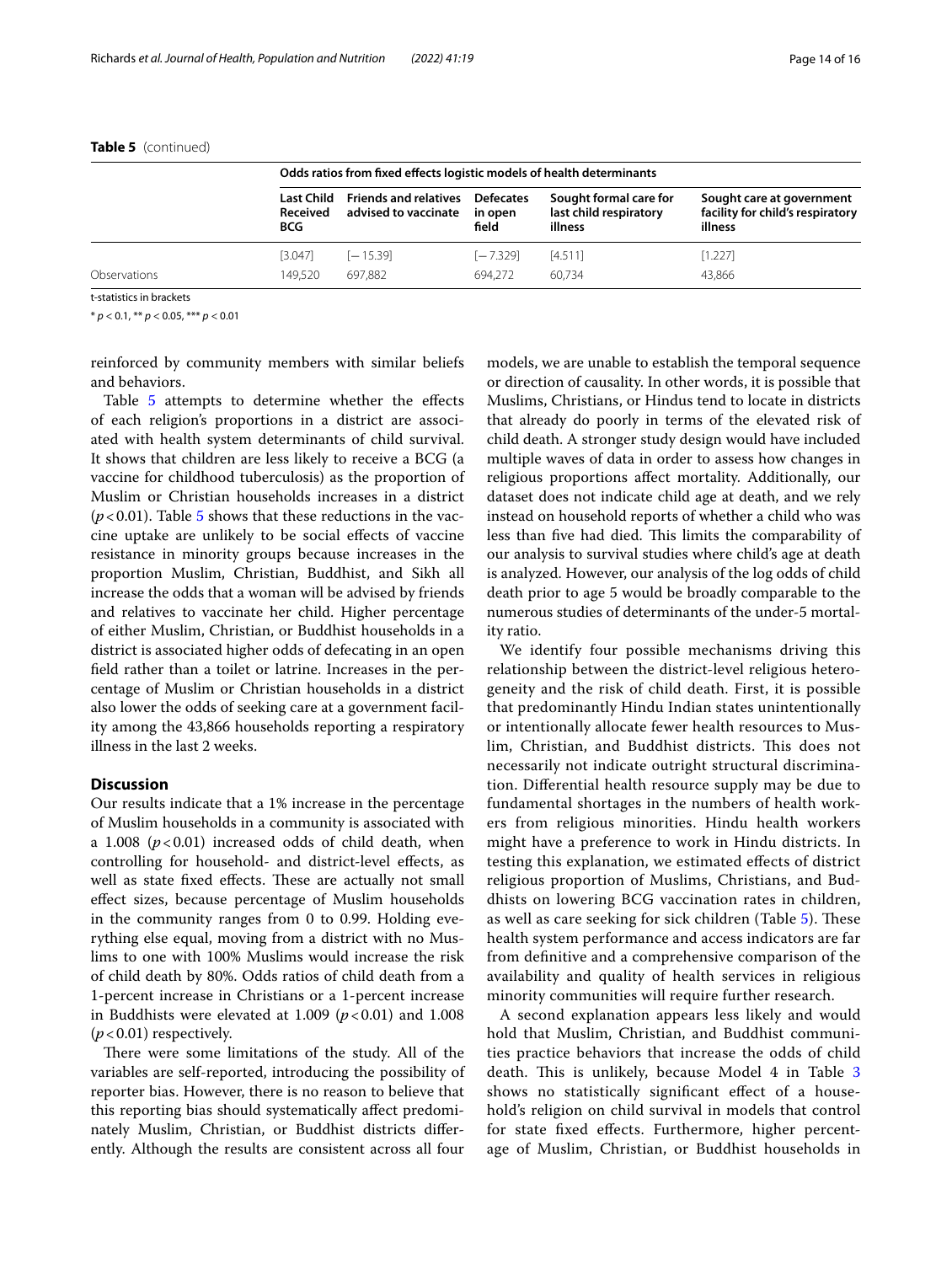the community increases the odds that parents were encouraged by family members and friends to give vaccinations to children. Future research should identify and explore the efects of alternative social norms and community-level behaviors in such districts.

Our evidence argues against a third explanation that the efects of increases in religious minority prevalence in a district is not an efect of that religion per se so much as an efect of non-specifc community heterogeneity. Prior work had shown the community diversity can reduce the consensus to pursue social objectives. Including a Herfndahl index to control for nonspecifc heterogeneity actually made the efect sizes of specifc religions bigger. As expected, community religious homogeneity, as indicated by a higher Herfndahl index, was a protective factor for child survival, and greater religious monopoly (higher HHI) was associated with lower odds of child death.

A fnal explanation that minority status is inherently stressful is also not fully consistent with the data. Table [5](#page-11-0) showed that the coefficient on the percentage of Muslims in a district has no signifcant association with the risk of child death in Muslim households but it is signifcant in non-Muslim households. If the stress of being a minority is the mechanism, then the religious minorities should have seen protective benefts when the community prevalence of their religion increased. Minority stresses would not explain why the non-Muslim households experienced a higher risk of child death when the proportion of Muslims in a district increased.

Among the theories we considered, the best explanation of these patterns could be that the Indian health system was not successfully addressing disparities in the availability and quality of the public health and clinical services environment for districts with higher proportions of religious minorities. However, we may not have been exhaustive in thinking of other possible ways to account for our fndings.

## **Conclusion**

The results of this study show that communities with higher prevalence of any of the three leading religious minorities in India—Muslims, Christians, and Buddhists—may be experiencing disparities in child survival. Given the large size of India's religious minority groups, these results are concerning. India's Muslim population is projected to grow much faster than its Hindu population, and by 2050 the country is expected to have the largest population of Muslims in the world [\[13](#page-14-12)]. It is increasingly crucial that Indian health policy makers attend to religious disparities in health. Our study provides further evidence pointing to a need for regulators to attend to potential gaps in health service coverage in communities

to prevent further marginalization of religious minorities in Indian society.

#### **Acknowledgements**

Helpful comments were received by Dr. Shivam Gupta.

#### **Author contributions**

DB conceived the study and set up the data fles. BR and DB jointly carried out the statistical analysis. BR and DB and KR jointly wrote the draft. All authors read and approved the fnal manuscript.

#### **Funding**

There are no funders for this research.

#### **Availability of data and materials**

All data used are publicly available. A Stata fle is available.

#### **Declarations**

#### **Ethics approval and consent to participate**

This research is based on publicly available de-identifed secondary data and according to Johns Hopkins Bloomberg School of Public Health does not require ethics approval.

#### **Consent for publication**

All authors provide consent for publication.

#### **Competing interests**

None of the authors have competing interests.

#### **Author details**

<sup>1</sup> Krieger School of Arts and Sciences, Johns Hopkins University, Baltimore, USA.<br><sup>2</sup> Bloomberg School of Public Health, Johns Hopkins University, Baltimore, USA. <sup>2</sup>Bloomberg School of Public Health, Johns Hopkins University, Baltimore, USA.

#### Received: 13 December 2019 Accepted: 26 April 2022 Published online: 12 May 2022

#### **References**

- <span id="page-14-9"></span>1. Alesina A, Baqir R, Easterly W. Public goods and ethnic divisions. Q J Econ. 1999;114(4):1243–84.
- <span id="page-14-7"></span>2. Bhalotra S. Spending to save?: State health expenditures and infant mortality in India. Health Econ. 2007;16(9):911–28.
- <span id="page-14-0"></span>3. Bhalotra S. Fatal fuctuations? Cyclicality in infant mortality in India. J Dev Econ. 2010;93(1):7–19.
- <span id="page-14-1"></span>4. Bhalotra S. The puzzle of Muslim advantage in child survival in India. J Health Econ. 2010;29(2):191–204.
- <span id="page-14-5"></span>5. Bhalotra S, Clots-Figueras I, Cassan G, Iyer L. Religion, politician identity and development outcomes: evidence from India. J Econ Behav Organ. 2014;104:4–17.
- <span id="page-14-8"></span>6. Bhattacharya PC, Chikwama C. Inequalities in child mortality in India: a district-level analysis. Asian Popul Stud. 2011;7(3):243–61.
- <span id="page-14-11"></span>7. Connor DS. Poverty religious diferences, and child mortality in the early twentieth century: the case of Dublin. Ann Am Assoc Geogr. 2017;107(3):625–46. [https://doi.org/10.1080/24694452.2016.1261682.](https://doi.org/10.1080/24694452.2016.1261682)
- <span id="page-14-10"></span>8. Cutler DM, Glaeser EL. Are ghettos good or bad? Q J Econ. 1997;112(3):827–72.
- <span id="page-14-6"></span>9. Deshpande RV. Determinants of child mortality: a district-level analysis of major Indian states. J Fam Welf. 1998;44(2):43–53.
- <span id="page-14-3"></span>10. Geruso M, Spears D. Sanitation and health externalities: resolving the muslim diferential; 2013.
- <span id="page-14-2"></span>11. Government of India. Social, economic, and educational status of the Muslim community of India. Prime Minister's High Level Committee; 2006.
- <span id="page-14-4"></span>12. Guillot M, Allendorf K. Hindu–Muslim diferentials in child mortality in India. Genus J Popul Sci. 2010;66(2):43–68.
- <span id="page-14-12"></span>13. Hackett C. By 2050, India to have world's largest populations of Hindus and Muslims. Pew Research Center; 2015.